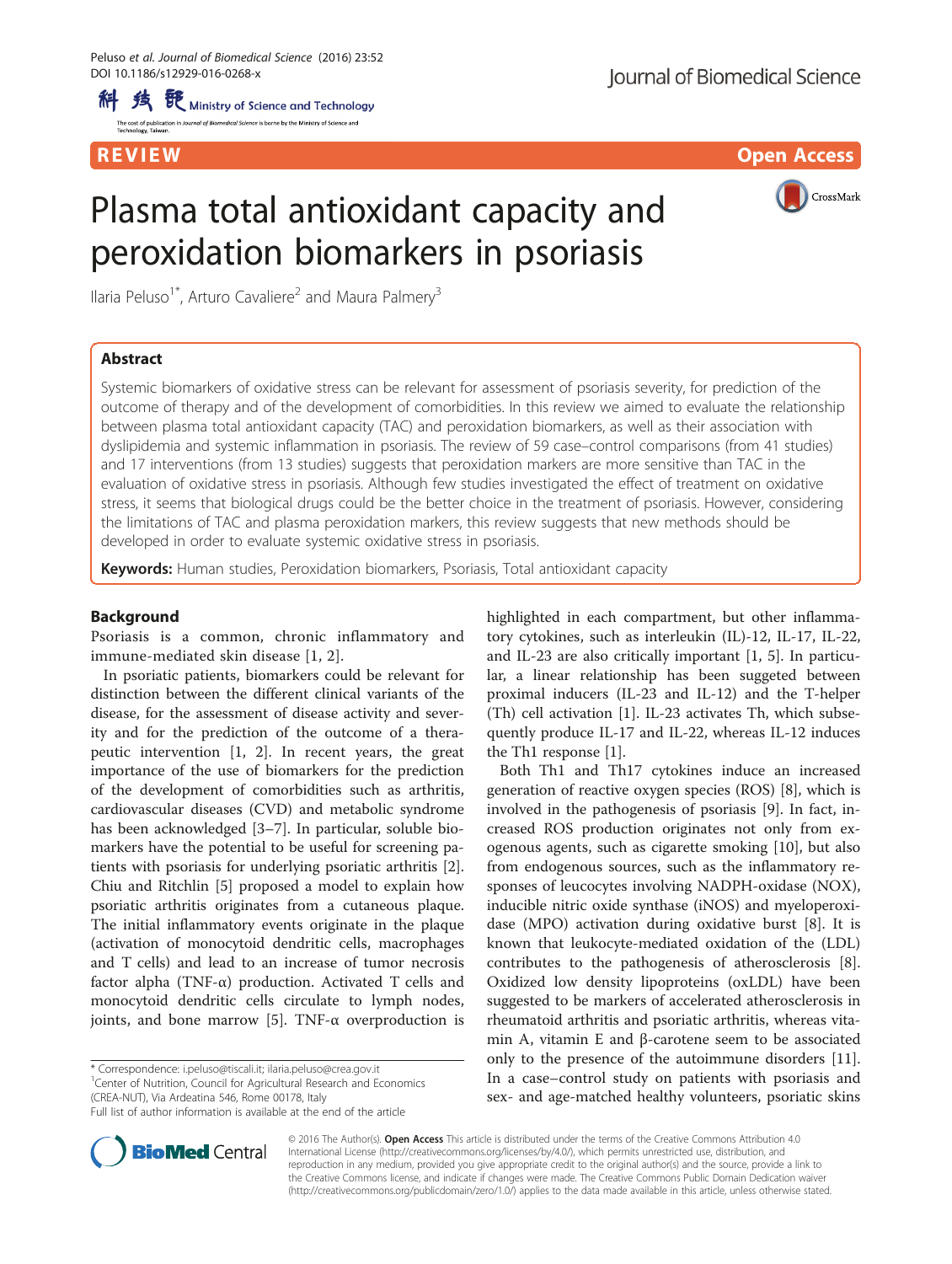were shown positive oxLDL staining, whereas there was no staining in non-lesional skin samples from the same subject [[12\]](#page-10-0). Furthermore, the mean levels of cholesterol (CHOL) and triglycerides (TG) in patients with psoriasis were found to be significantly higher than those of healthy subjects [[12\]](#page-10-0).

In this context, although psoriasis is traditionally considered a skin-specific inflammatory disease with the exception of coexisting psoriatic arthritis, it has been recognised as a systemic disease and dyslipidemia is one of the comorbidities in psoriatic patients [[13](#page-10-0)–[15\]](#page-10-0). Therefore, the relationship of systemic biomarkers of oxidative stress with lipid profile and inflammatory markers in psoriasis is an interesting topic. The description of the biomarkers of lipid, protein and DNA damage, as well as of antioxidant defences has been recently reviewed in the context of systemic lupus erythematosus [[16\]](#page-10-0). Although isoprostanes are the highly sensitive and specific markers of oxidative stress in patients with psoriasis [[17\]](#page-10-0), many studies reported measurements of other markers of peroxidation, such as oxLDL, malondialdehyde (MDA), thiobarbituric acid reactive substance (TBARS), peroxides, dienes and total oxidant capacity (TOC), also named total oxidant status (TOS), as well as the plasma total antioxidant capacity (TAC), also named total antioxidant status (TAS), total antioxidant response (TAR), antioxidant potential (AOP) or nonenzymatic antioxidant capacity (NEAC) [\[18](#page-10-0)–[62](#page-11-0)]. While isoprostanes correlated with other markers of lipid peroxidation (e.g., TBARS) [\[17](#page-10-0)], in a review of human intervention studies the isoprostanes levels were affected neither by treatments (e.g. green tea, green tea extracts, and epigallocatechin gallate), nor by study design (e.g. bolus or repeated administration), or when NEAC increased after treatment [\[63](#page-11-0)]. On the other hand, the majority of the interventions with green tea and its supplements pointed out an increase of NEAC (69 %,  $n = 22/32$ ) [[63\]](#page-11-0). Therefore, lipid peroxidation resulted unrelated to TAC, probably because the latter often measures the antioxidant capacity in an hydrophilic environment [[63](#page-11-0)]. In this review we aimed to evaluate the relationship between these biomarkers, as well as their association with dyslipidemia and systemic inflammation in psoriasis.

## Review

## Case–control studies

A review of forty-one case–control studies [[18](#page-10-0)–[58](#page-11-0)] (Table [1](#page-2-0)) has been performed. The number of subjects of the studies ranged from 13 [\[33](#page-11-0)] to 516 [\[41\]](#page-11-0); some studies reported separately data for mild, moderate and severe psoriasis [\[22](#page-10-0), [31](#page-11-0), [32](#page-11-0), [36](#page-11-0), [42](#page-11-0), [45](#page-11-0)], for active and inactive psoriasis [\[46](#page-11-0)–[49\]](#page-11-0), for smokers and non smokers [[20,](#page-10-0) [30\]](#page-11-0) or for subjects with and without metabolic syndrome [[55\]](#page-11-0). Therefore fifty-nine case–control comparisons were available from forty-one studies (Table [1](#page-2-0)).

These studies reported measurements of TAC  $(n = 33)$ , of markers of peroxidation  $(n = 54)$  and some of these measured both markers (28) (Table [1\)](#page-2-0). The majority of the case–control comparisons pointed out an increase of markers of peroxidation (88.9 %, 48/54), whereas decreased level of TAC were reported in 63.6 % of the cases (21/33) (Table [1](#page-2-0)). Furthermore, the first study that evaluated TAC in psoriasis reported that TAC in patients with psoriasis was significantly higher compared to healthy controls [[33](#page-11-0)]. Although, the percentage of case–control comparisons reporting consistent results between peroxidation markers and TAC was 85.7 % (24/28), increased levels of peroxidation markers were accompanied by increased markers of inflammation in 83.3 % (10/12) of the cases, whereas decreased TAC was associated with increased inflammation only in 50 % (3/6) of the cases (Table [1](#page-2-0)).

In fact, although some studies found that severity wise decrease in TAC levels [[32](#page-11-0), [36](#page-11-0)], Basavaraj et al. [[22](#page-10-0)] reported that there was no significant difference in the average level of TAC of control, mild, moderate and severe groups, despite the increase in serum 8-hydroxy-2'-deoxyguanosine (8-OHdG; a DNA damage biomarker).

On the contrary, clinical severity of psoriasis, determined according to the Psoriasis Area Severity Index (PASI) score, was significantly correlated with the concentrations of MDA [[20,](#page-10-0) [32, 51](#page-11-0)]. Furthermore, the serum levels of peroxidation markers (MDA, peroxide and dienes) were observed to be significantly increased from mild to moderate and from moderate to severe psoriasis [[20,](#page-10-0) [31, 32, 36, 46\]](#page-11-0) and correlated positively with the duration of the disease [[20](#page-10-0)]. Also levels of MDA in lesional tissues were significantly higher than those in non-lesional tissues [\[51\]](#page-11-0). On the contrary, Toker et al. [\[54\]](#page-11-0) did not find a significant correlation between the percentage of psoriatic lesions and MDA. On the other hand, significant differences were found in TBARS levels between patient with active and inactive psoriasis [[47](#page-11-0)–[49](#page-11-0)]. However it has been also reported that there was no statistically significant difference in serum TBARS between psoriatic patients and healthy volunteers, as well as no statistically significant correlation between disease duration, disease severity and serum levels of TBARS [[39\]](#page-11-0). Relhan et al. [\[46\]](#page-11-0) comparing two groups of patients, i.e. those with a PASI score of less than 6 and more than 6, did not find significant differences in the two groups in plasma MDA during the acute phase. However, plasma MDA levels were significantly higher in the group of patients with PASI scores more than 6 in the remission phase [[46\]](#page-11-0). These patients achieved remission, however, their mean PASI score as well as MDA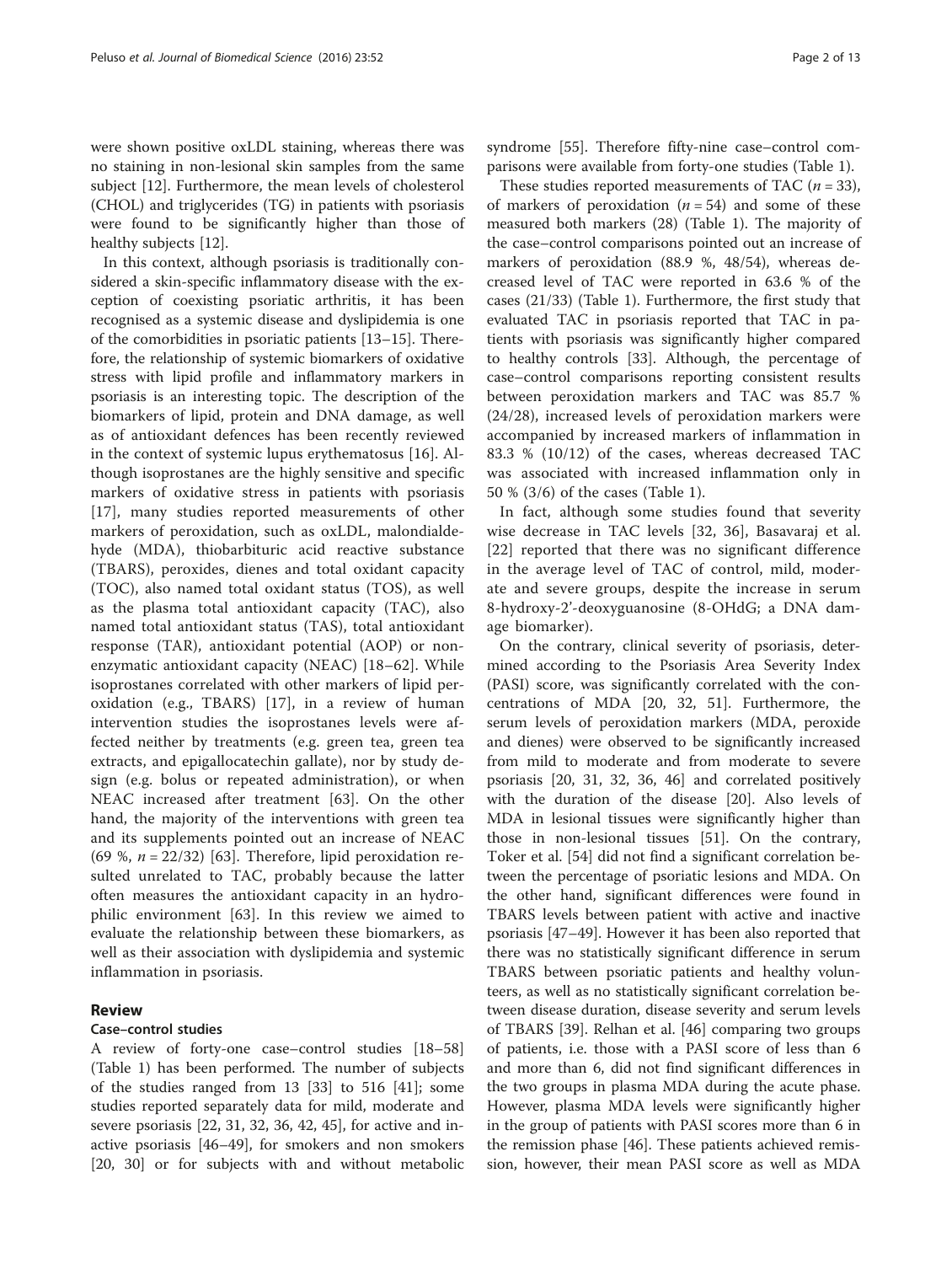| Ref.   | Case/control         | Peroxidation            | <b>TAC</b>            | Inflammation          | Lipid profile                        |
|--------|----------------------|-------------------------|-----------------------|-----------------------|--------------------------------------|
| $[18]$ | 100/100              | ↑ MDA                   |                       |                       | ↑ CHOL, LDL                          |
|        |                      |                         |                       |                       | $\leftrightarrow$ HDL, TG            |
| $[19]$ | 100/100              | ↑ MDA                   |                       | TVAP-1                | ↑ CHOL, LDL                          |
|        |                      |                         |                       |                       | $\leftrightarrow$ HDL, TG            |
| $[20]$ | 25/20: 10/10 smokers | ↑ MDA                   |                       |                       |                                      |
|        | 15/10 non-smokers    | ↑ MDA                   |                       |                       |                                      |
| $[21]$ | 29/18                | ↑MDA/TBARS              | ↓                     | ↑ROS                  |                                      |
| $[22]$ | 30/10: 10 mild       |                         | $\leftrightarrow$     |                       |                                      |
|        | 10 moderate          |                         | $\leftrightarrow$     |                       |                                      |
|        | 10 severe            |                         | $\longleftrightarrow$ |                       |                                      |
| $[23]$ | 35/25                | ↑ MDA                   | ↓                     |                       |                                      |
| $[24]$ | 32/32                | ↑ MDA                   |                       |                       |                                      |
| $[25]$ | $8/8$                | ↑ peroxides             | ↓                     |                       |                                      |
| $[26]$ | 34/37                | ↑ TBARS, oxLDL          | $\leftrightarrow$     | $\uparrow$ CRP        | ↑ CHOL, LDL, TG                      |
|        |                      |                         |                       |                       | $\downarrow$ HDL                     |
| $[27]$ | 73/38                | ↑ TBARS                 | $\longleftrightarrow$ | $\uparrow$ CRP        |                                      |
| $[28]$ | 67/35                | ↑ TBARS                 |                       |                       |                                      |
| $[29]$ | 58/45                | ↑ MDA                   | ↓                     |                       |                                      |
| $[30]$ | 54/62: 28/16 smokers | $\uparrow$ TOS          | ↓                     |                       | $\leftrightarrow$ CHOL, LDL, HDL, TG |
|        | 26/46 non-smokers    | $\uparrow$ TOS          | ↓                     |                       | $\leftrightarrow$ CHOL, LDL, HDL, TG |
| $[31]$ | 23/25: 12 mild (1)   | ↑ peroxides and dienes  |                       | $\leftrightarrow$ CRP | $\leftrightarrow$ CHOL, LDL, HDL, TG |
|        | 11 severe (2)        | ↑ peroxides and dienes  |                       | $\leftrightarrow$ CRP | $\leftrightarrow$ CHOL, LDL, HDL, TG |
| $[32]$ | 55/20: 11 mild,      | ↑ MDA                   | ↓                     |                       |                                      |
|        | 20 moderate          | ↑ MDA                   |                       |                       |                                      |
|        | 24 severe            | ↑ MDA                   |                       |                       |                                      |
| $[33]$ | 7/6                  |                         |                       |                       |                                      |
| $[34]$ | 16/16                | ↑ TBARS                 |                       |                       |                                      |
| $[35]$ | 59/40                | ↑ MDA                   |                       | $\uparrow$ IL-6       |                                      |
| $[36]$ | 90/30: 30 mild       | ↑ MDA                   | ↓                     |                       |                                      |
|        | 30 moderate          | ↑ MDA                   |                       |                       |                                      |
|        | 30 severe            | ↑ MDA                   |                       |                       |                                      |
| $[37]$ | 39/25                | $\uparrow$ TOC          | $\downarrow$          |                       |                                      |
| $[38]$ | 60/47                | ↑ peroxides             | ↓                     |                       |                                      |
| $[39]$ | 32/20                | $\leftrightarrow$ TBARS |                       |                       |                                      |
| $[40]$ | 40/20                | ↑ peroxides             |                       |                       |                                      |
| $[41]$ | 127/389              | ↑ peroxides             |                       |                       |                                      |
| $[42]$ | 100/100: 29 Mild     | ↑ MDA                   |                       |                       | ↑ CHOL, LDL                          |
|        |                      |                         |                       |                       | $\leftrightarrow$ HDL, TG            |
|        | 60 Moderate          | ↑ MDA                   |                       |                       | ↑ CHOL, LDL                          |
|        |                      |                         |                       |                       | $\leftrightarrow$ HDL, TG            |
|        | 11 Severe            | ↑ MDA                   |                       |                       | ↑ CHOL, LDL                          |
|        |                      |                         |                       |                       | $\leftrightarrow$ HDL, TG            |

<span id="page-2-0"></span>Table 1 Case–control studies reporting plasma or serum peroxidation biomarkers and Total Antioxidant Capacity in psoriasis: association with inflammation and lipid profile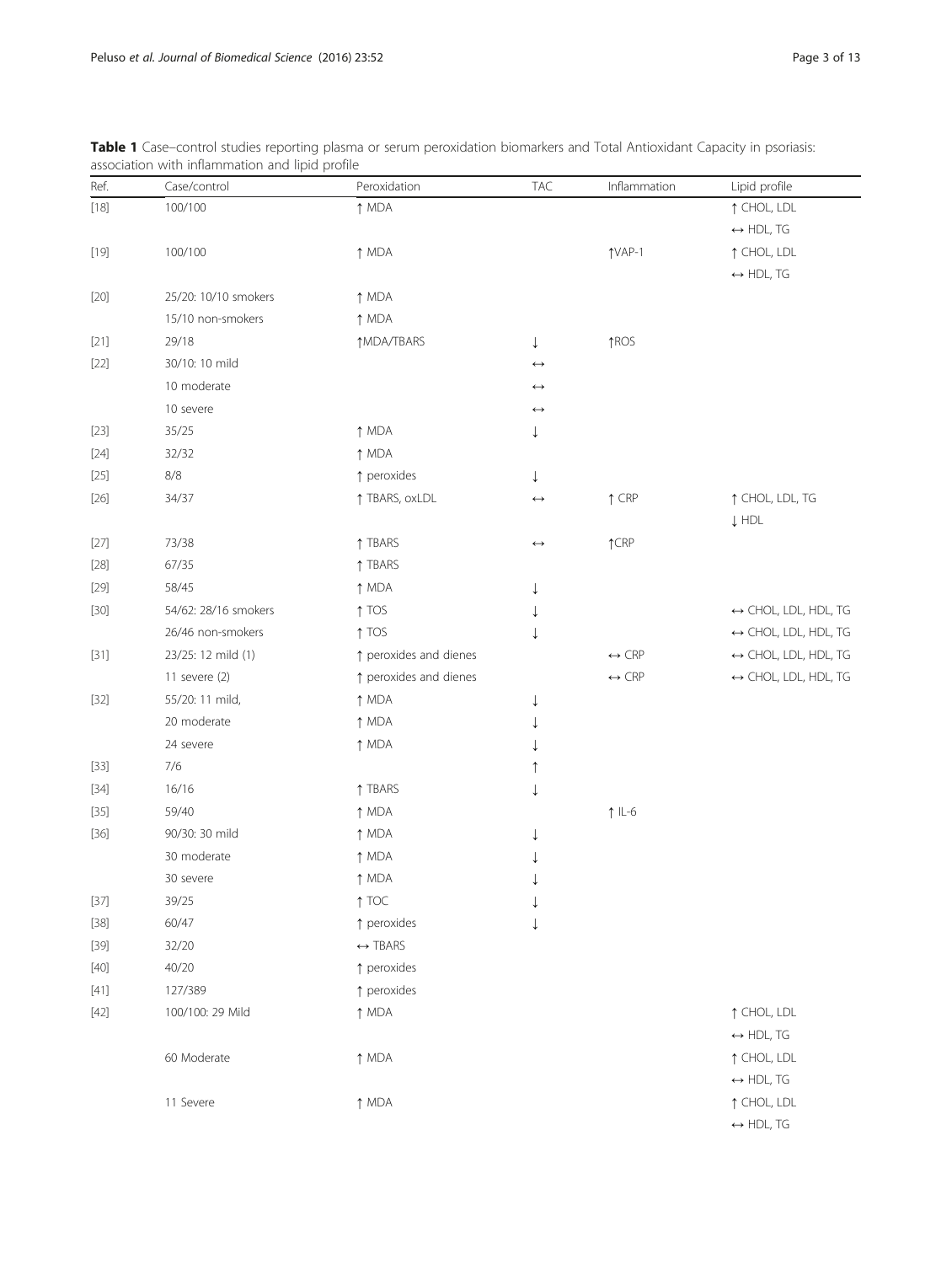| $[43]$ |                              |                       |                       |                 | ↑ CHOL, TG                                      |
|--------|------------------------------|-----------------------|-----------------------|-----------------|-------------------------------------------------|
|        | 30/33                        | $\uparrow$ oxLDL      |                       | $\uparrow$ ESR  | $\leftrightarrow$ LDL                           |
|        |                              |                       |                       |                 | $\downarrow$ HDL                                |
| $[44]$ | 24/26                        | ↑ MDA                 |                       | $\uparrow$ IL-8 |                                                 |
| $[45]$ | 90/90: 30 mild               | ↑ MDA                 |                       |                 |                                                 |
|        | 30 moderate                  | ↑ MDA                 |                       |                 |                                                 |
|        | 30 severe                    | ↑ MDA                 |                       |                 |                                                 |
| $[46]$ | 40/40: 34 remission          | $\leftrightarrow$ MDA |                       |                 |                                                 |
|        | 6 acute                      | ↑ MDA                 |                       |                 |                                                 |
| $[47]$ | 60/30: 30 inactive psoriasis | ↑ TBARS               | $\downarrow$          |                 | ←CHOL, LDL, TG                                  |
|        |                              |                       |                       |                 | $\downarrow$ HDL                                |
|        | 30 active psoriasis          | ↑ TBARS               | ↓                     |                 | ↑ CHOL, LDL, TG ↓ HDL                           |
| $[48]$ | 60/40: 30 inactive psoriasis | ↑ TBARS               | $\leftrightarrow$     | $\uparrow$ CRP  |                                                 |
|        | 30 active psoriasis          | ↑ TBARS               | ↓                     | $\uparrow$ CRP  |                                                 |
| $[49]$ | 48/40: 24 inactive psoriasis | ↑ TBARS               | $\leftrightarrow$     |                 | ↔CHOL, LDL, TG                                  |
|        |                              |                       |                       |                 | $\downarrow$ HDL                                |
|        | 24 active psoriasis          | ↑ TBARS               | ↓                     |                 | ↑ CHOL, LDL, TG ↓ HDL                           |
| $[50]$ | 33/36                        |                       | $\leftrightarrow$     |                 |                                                 |
| $[51]$ | 23/23                        | ↑ MDA                 |                       |                 |                                                 |
| $[52]$ | 45/45                        | ↑ MDA                 |                       |                 | $\uparrow$ CHOL, LDL, $\leftrightarrow$ HDL, TG |
| $[53]$ | 40/47                        | $\uparrow$ TOS        | ↓                     |                 |                                                 |
| $[54]$ | 30/23                        | $\leftrightarrow$ MDA | $\leftrightarrow$     |                 | $\leftrightarrow$ CHOL, LDL, HDL, TG            |
| $[55]$ | 52/25: 25 with MS            | $\leftrightarrow$ TOS | $\leftrightarrow$     |                 | ↑ CHOL, LDL, TG                                 |
|        |                              |                       |                       |                 | $\downarrow$ HDL                                |
|        | 27 without MS                | $\leftrightarrow$ TOS | $\longleftrightarrow$ |                 | $\leftrightarrow$ CHOL, LDL, HDL, TG            |
| $[56]$ | 35/35                        | ↑ MDA, oxLDL          | ↓                     | CRP, ESR1       | ↑ CHOL, LDL, TG ↓ HDL                           |
| [57]   | 67/35                        | ↑ TBARS               |                       |                 |                                                 |
| $[58]$ | 22/22                        | $\leftrightarrow$ MDA |                       |                 |                                                 |

Table 1 Case–control studies reporting plasma or serum peroxidation biomarkers and Total Antioxidant Capacity in psoriasis: association with inflammation and lipid profile (Continued)

CHOL: cholesterol; CRP: C-reactive protein; ESR: erythrocyte sedimentation rate; HDL: high-density lipoprotein; IL: interleukin; LDL: low-density lipoprotein; MDA: malondialdehyde; MS: metabolic syndrome; oxLDL: oxidized low-density lipoprotein; ROS: reactive oxygen species; TAC: total antioxidant capacity; TBARS: thiobarbituric acid reactive substance; TG: triglycerides; TOC: total oxidant capacity, also named total oxidant status (TOS); VAP-1: vascular adhesion protein-1: ↑: increased;  $\downarrow$ : decreased; ↔: unchanged

levels were still higher than those of the other group of patients [[46\]](#page-11-0), suggesting a persistent condition of systemic oxidative stress. It was recently reported [[35\]](#page-11-0) that MDA values in psoriatic subjects were similar to those of patients with coronary artery disease  $(n = 59)$  and a significant positive correlation was found between MDA and the vascular adhesion protein-1 (VAP-1), involved in the migration process of lymphocytes into sites of inflammation [[19\]](#page-10-0). In this context, it is known that multiple molecular events, involving ROS generation and inflammation, are involved in smoking-induced CVD [[10\]](#page-10-0). In this context, it has been suggested that some constituents of cigarette smoke (i.e. nicotine, methyl vinyl ketone, and α,β-unsaturated aldehydes, such as, acrolein and crotonaldehyde) could be responsible for NOX-mediated oxidative stress [\[10](#page-10-0)]. NOX has been established as an important source of ROS contributing to the pathogenesis of CVD [\[10](#page-10-0)] and it is well known that the respiratory burst of leukocytes was abnormally high in patients with psoriasis [[64, 65\]](#page-11-0). In fact, increased NOX activity and intracellular production of ROS were observed in subjects with psoriasis in conjunction with decreased TAC and increased TBARS [[21\]](#page-10-0).

Attawa and Swelam [[20\]](#page-10-0) reported a significant increase in serum MDA and in PASI in smokers compared with non-smokers, that increased with increasing the packyears of smoking. Furthermore, a highly significant difference in the levels of MDA and PASI score was detected among ex-smoker patients in comparison with the smoker patients [\[20](#page-10-0)]. On the contrary, Emre et al.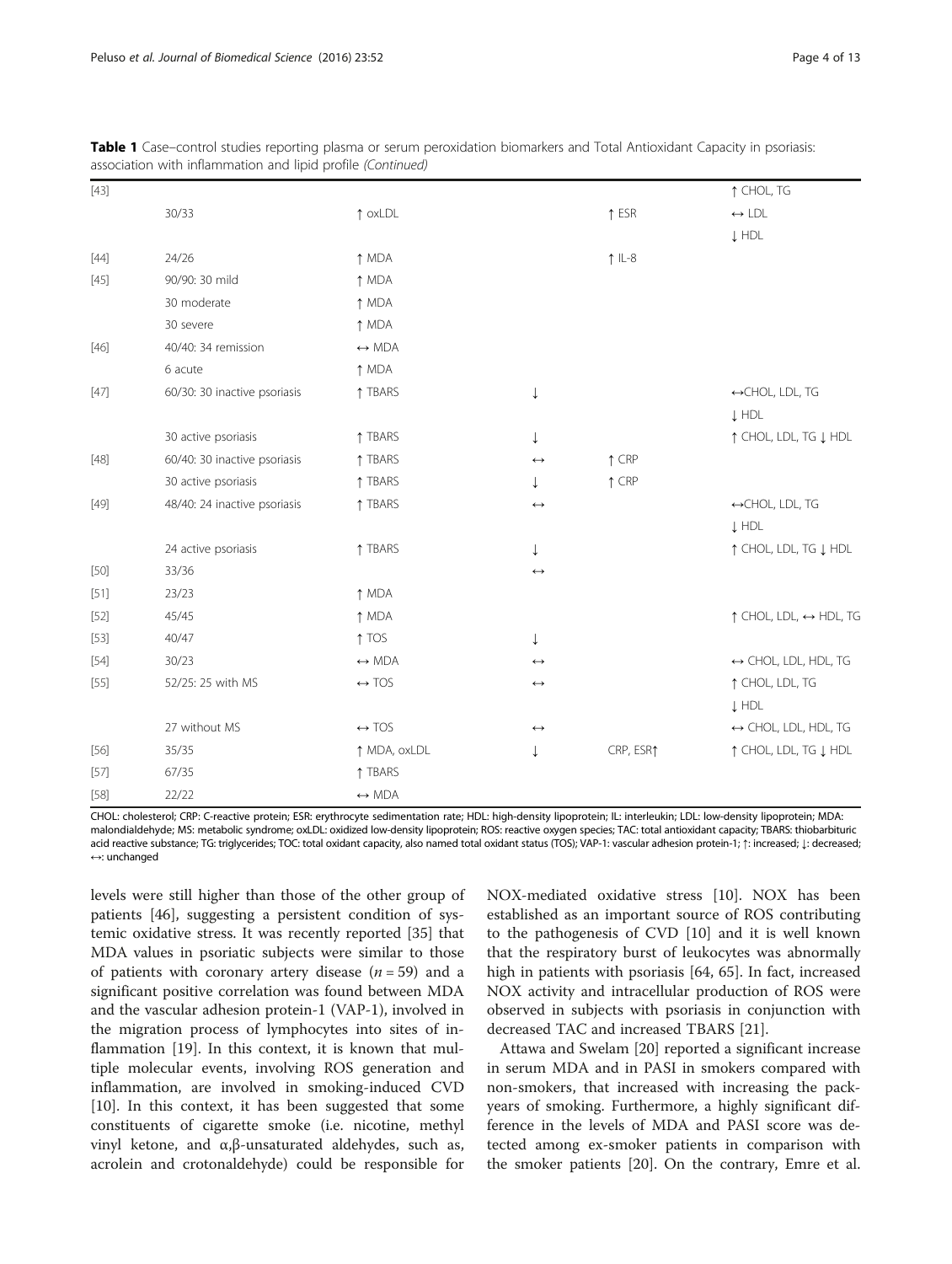[[30\]](#page-11-0) reported that, despite significantly higher PASI scores in smoker patients than in non-smoker patients, TAC and TOS levels were similar between smoker and non-smoker patients and both smoker and non-smoker patients had significantly increased TOS levels and decreased TAC levels than healthy subjects. Furthermore, in this study there were no significant correlations between PASI scores and TAC, TOS, TG and CHOL levels in patients with psoriasis [[30\]](#page-11-0).

Twenty out of fifty-eight case–control comparisons described also data of lipid profile (Table [1\)](#page-2-0). Only six studies reported increased levels of TG and decreased HDL (Table [1](#page-2-0)) [\[26](#page-10-0), [43](#page-11-0), [47](#page-11-0), [49, 55, 56\]](#page-11-0), two of which found high levels of TG only in patients with active psoriasis [[47](#page-11-0), [49](#page-11-0)] and another one only in subjects with metabolic syndrome (MS) [\[55](#page-11-0)]. On the contrary, high levels of CHOL and LDL were found in 60.0 % of cases  $(12/20)$  and in 55 % of cases  $(11/20)$ , respectively (Table [1](#page-2-0)). The high levels of CHOL were accompanied by an increase in the markers of peroxidation in 91.7 % (11/12) of cases and by a decrease in TAC only in 60 % (3/5).

Overall case–control studies suggest that markers of peroxidation are more sensitive indexes of oxidative stress than TAC, and are more often associated with inflammation and dyslipidemia.

### Intervention studies

Topical therapy (i.e. corticosteroids, vitamin D3 and its analogues, calcineurin inhibitors, retinoids, dithranol, tar and keratolytic agents such as salicylic acid and urea) is the first line therapy of psoriasis [[66\]](#page-11-0). Phototherapy, including ultraviolet (UV) B and photochemotherapy (psoralen oral or topical with local ultraviolet A, PUVA) are established treatments for psoriasis that are used for those patients in whom topical therapy has failed [\[66](#page-11-0)]. On the other hand, ciclosporin and methotrexate (MTX) are the most commonly used systemic therapies to treat psoriasis and will be referred to as systemic non-biological therapies [[66\]](#page-11-0). Biological therapies have been introduced into the management of psoriasis. Three TNF-α antagonists (adalimumab, etanercept and infliximab), and the IL12/23 monoclonal antibody (ustekinumab) are licensed for use in moderate and severe psoriasis [\[66\]](#page-11-0). All four agents are approved for use by National Institute for Health and Clinical Excellence in people who have failed to respond to systemic nonbiological therapies including ciclosporin, methotrexate and PUVA or in subjects intolerant to, or having a contraindication to these treatments [\[66](#page-11-0)].

We performed a review of seventeen interventions, from thirteen studies (Table [2](#page-5-0)), regarding topical therapy [[26](#page-10-0)–[28](#page-10-0), [33](#page-11-0), [57](#page-11-0)], phototherapy [[26, 27,](#page-10-0) [39](#page-11-0), [59](#page-11-0)], drug treatment [[29, 60, 61\]](#page-11-0) and biological treatments [[21,](#page-10-0) [44](#page-11-0), [62](#page-11-0)].

Gavan et al. [[33](#page-11-0)] monitored the level of TAC in 7 males with psoriasis before and after a single application of fluocinolone acetonide 0.025 % ointment to 90 % of the body. The results showed that the plasma level of TAC was significantly increased at 24 h after glucocorticosteroid application. Two other studies [[26](#page-10-0), [27](#page-10-0)] did not find changes in TAC after long term treatment with calcipotriene (calcipotriol) or betamethasone dipropionate, or a combination of the two. Moreover, the authors found a significant reduction in TBARS, but not in oxLDL and in C reactive protein (CRP) (Table [2\)](#page-5-0).

Systemic and local immune suppression are involved in the efficacy of phototherapy regimens such as broadband UVB (BB UVB), narrow-band UVB (NB UVB) and PUVA [[67](#page-11-0)]. Although these therapies reduced CRP in the majority of the interventions (80 %, 4/5) (Table [2](#page-5-0)), both UV radiation and psoralens generate free radicals, potentially inducing oxidative stress [\[67\]](#page-11-0). In the reviewed studies were observed decreased (2/6) [\[27](#page-10-0)], unchanged (2/6) [\[26](#page-10-0)] and increased (2/6) [\[39](#page-11-0), [59\]](#page-11-0) levels of markers of peroxidation after phototherapy (Table [2](#page-5-0)). The TAC decreased only in one of the five interventions (i.e. PUVA) (Table [2\)](#page-5-0).

Conflicting results came also from treatment with drugs such as mycophenolate mofetil (MMF, 1 month, begun in a dosage of 1 g/d and increased over 1 wk to 1.5 to 2.0 g/d administered in two divided doses) [[60](#page-11-0)] and MTX (7.5 mg per week for 12 weeks [\[29](#page-11-0)] or 80 and 160 mg cumulative dosage for 8 weeks [\[61](#page-11-0)]) (Table [2](#page-5-0)). One study reported that plasma MDA was significantly increased after MTX treatment of psoriasis patients, whereas TAC was not significantly changed after 12 weeks of treatment [\[29](#page-11-0)]. Another study [\[61](#page-11-0)] reported that there was no statistically significant alteration in serum levels of TAC and TOS, after 8 weeks of MTX therapy. The only study that evaluated the effect of MMF [\[60](#page-11-0)] was done only in three patients with psoriasis who had also grade I essential hypertension (140 to 159/ 90 to 99) and reported mild improvement of psoriasis in two cases and symptoms unchanged in the other.

Among currently available biological drugs for treating psoriasis, TAC or markers of peroxidation were measured after treatment with anti-TNF- $\alpha$  biologics (infliximab via intravenous administration of 5 mg/kg every 8 weeks for 6 months [\[21](#page-10-0)] or etanercept subcutaneously at a dosage of 50 mg biweekly for 12 weeks, followed by 25 mg biweekly for a further 12 weeks [[62](#page-11-0)]) and anti-CD11a (efalizumab, weekly 1 mg/kg of body weight subcutaneous injections for 12 weeks [[44\]](#page-11-0)). All biologics decreased markers of peroxidation (100 % 3/3) and etanercept increased TAC (Table [2\)](#page-5-0). Decreases in ROS and CRP were reported after infliximab [[21\]](#page-10-0) and etanercept [\[62\]](#page-11-0), respectively.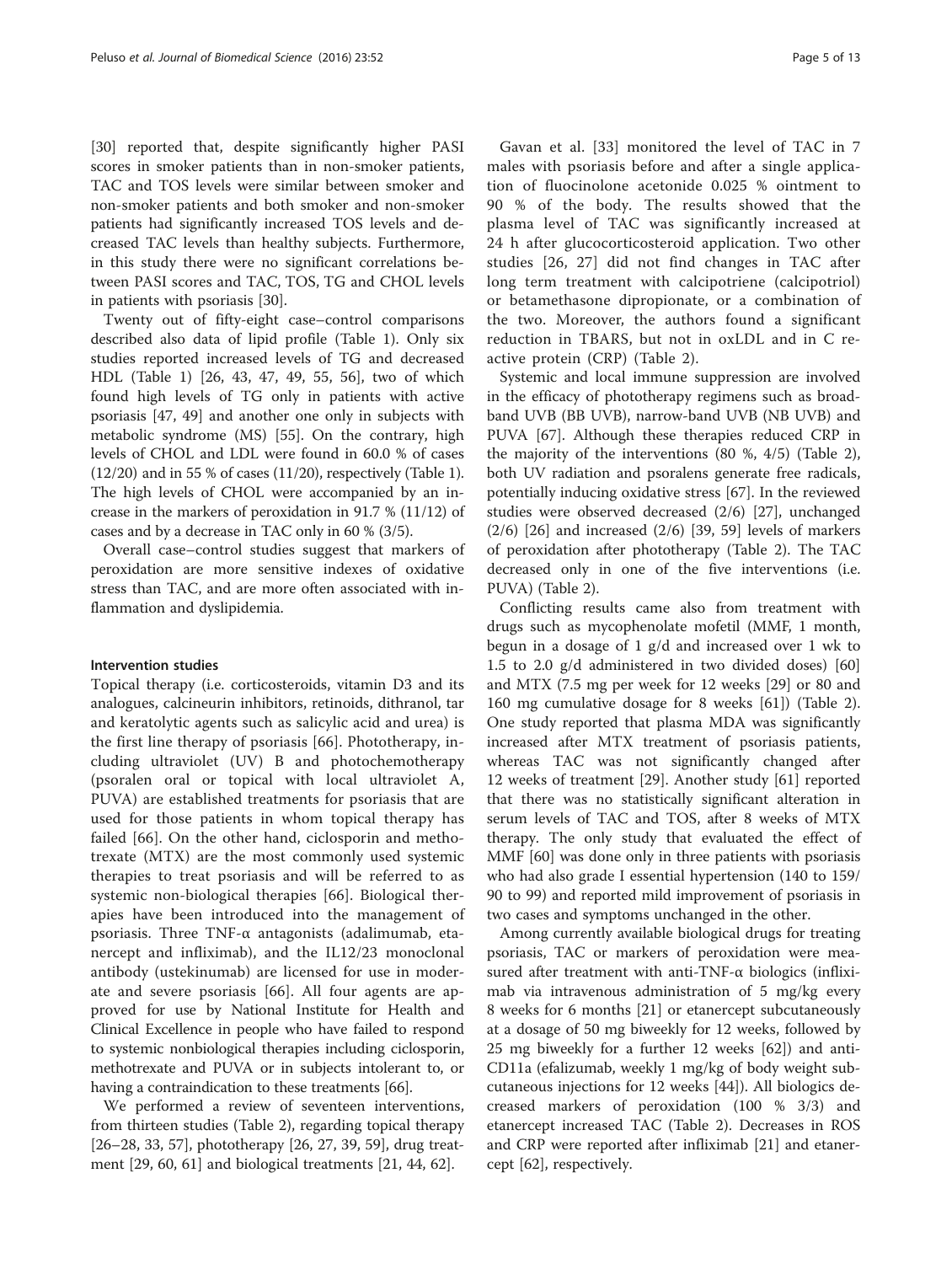| Ref.   | N° subjects: Treatment                                    | Peroxidation                   | <b>TAC</b>            | Inflammation              | Lipid profile                        |
|--------|-----------------------------------------------------------|--------------------------------|-----------------------|---------------------------|--------------------------------------|
|        | Duration (study design)                                   |                                |                       |                           |                                      |
| $[33]$ | 7: topical treatment <sup>a</sup>                         |                                | $\uparrow$            |                           |                                      |
|        | Single application                                        |                                |                       |                           |                                      |
| $[28]$ | 67: topical treatment <sup>b</sup>                        | <b>J TBARS</b>                 |                       |                           |                                      |
|        | 20 days                                                   |                                |                       |                           |                                      |
| [57]   | 67: topical treatment <sup>b</sup>                        | <b>J TBARS</b>                 |                       |                           |                                      |
|        | 20 days                                                   |                                |                       |                           |                                      |
| $[26]$ | 10: topical treatment <sup>c</sup>                        | <b>J TBARS</b>                 | $\leftrightarrow$     | $\leftrightarrow$ CRP     | $\leftrightarrow$ CHOL, LDL, HDL, TG |
|        |                                                           | $\leftrightarrow$ oxLDL        |                       |                           |                                      |
|        | 11: NB UVB                                                | $\leftrightarrow$ TBARS, oxLDL | $\longleftrightarrow$ | $\downarrow$ CRP          | $\leftrightarrow$ CHOL, LDL, HDL, TG |
|        | 13: PUVA                                                  | ← TBARS, oxLDL                 | ↓                     | $\downarrow$ CRP          | $\leftrightarrow$ CHOL, LDL, HDL, TG |
|        | 3, 6, and 12 weeks (3 treatments in parallel)             |                                |                       |                           |                                      |
| [27]   | 10: topical treatment <sup>c</sup>                        | <b>J TBARS</b>                 | $\leftrightarrow$     | $\leftrightarrow$ CRP     |                                      |
|        | 17: NB UVB                                                | <b>Į TBARS</b>                 | $\leftrightarrow$     | $\downarrow$ CRP          |                                      |
|        | 20: PUVA                                                  | <b>Į TBARS</b>                 | $\leftrightarrow$     | $\downarrow$ CRP          |                                      |
|        | 3, 6, and 12 weeks (2 treatments in parallel)             |                                |                       |                           |                                      |
| $[39]$ | 32: BB UVB                                                | ↑ TBARS                        |                       |                           |                                      |
|        | 21 weeks (longitudinal)                                   |                                |                       |                           |                                      |
| $[59]$ | 24: NB UVB                                                | ↑ TOS                          | $\leftrightarrow$     | $\leftrightarrow$ CRP     |                                      |
|        | 30 sessions (longitudinal)                                |                                |                       |                           |                                      |
| [60]   | 3: MMF                                                    | $\leftrightarrow$ MDA          |                       | $\leftrightarrow$ CRP     |                                      |
|        | 1 months (longitudinal)                                   |                                |                       |                           |                                      |
| $[29]$ | 58: MTX                                                   | ↑ MDA                          | $\leftrightarrow$     |                           |                                      |
|        | 6 and 12 weeks (longitudinal)                             |                                |                       |                           |                                      |
| $[61]$ | 26: MTX                                                   | $\leftrightarrow$ TOS          | $\leftrightarrow$     |                           | ↓ CHOL, LDL, HDL                     |
|        | 8 weeks (longitudinal)                                    |                                |                       |                           |                                      |
| $[21]$ | 13: Infliximab                                            | <b>J MDA</b>                   | $\leftrightarrow$     | <b>L</b> ROS              |                                      |
|        | 6 months (parallel: treated versus 16 untreated patients) |                                |                       |                           |                                      |
| $[62]$ | 23: Etanercept                                            | <b>L</b> peroxides             | ↑                     | <b>J CRP</b>              | $\leftrightarrow$ CHOL, LDL, HDL, TG |
|        | 24 weeks (longitudinal)                                   |                                |                       |                           |                                      |
| $[44]$ | 24: Efalizumab                                            | <b>J</b> MDA                   |                       | $\leftrightarrow$ IL-8    |                                      |
|        | 12-week (longitudinal)                                    |                                |                       | L Ex-vivo TNF-α and IFN-γ |                                      |

<span id="page-5-0"></span>Table 2 Intervention studies reporting plasma or serum peroxidation biomarkers and Total Antioxidant Capacity in psoriasis: association with inflammation and lipid profile

BB UVB: broad-band UVB; CHOL: cholesterol; CRP: C-reactive protein; HDL: high-density lipoprotein; IFN: interferon; IL: interleukin; LDL: low-density lipoprotein; MDA: malondialdehyde; MMF: mycophenolate mofetil; MTX: Methotrexate; NB UVB: narrow-band UVB; oxLDL: oxidized low-density lipoprotein; PUVA: photochemotherapy; ROS: reactive oxygen species; TAC: total antioxidant capacity; TBARS: thiobarbituric acid reactive substance; TG: triglycerides; TNF: tumor necrosis factor; TOS: total oxidant status; Topical treatment: <sup>a</sup>fluocinolone acetonide, <sup>b</sup>salicyl ointment, cignoline, tar, followed by bethametasone dipropionide with salicyl acid, <sup>c</sup>calcipotriene (calcipotriol) or betamethasone dipropionate, or a combination of the two; ↑: increased; ↓: decreased; ↔: unchanged

Although the higher plasma IL-8 levels, compared to healthy sunjects, were unchanged after efalizumab treatment, the latter abrogates TNF-α and IFN-γ ex–vivo-induced expression during the mixed leukocyte reaction [[44\]](#page-11-0). Therefore, in all studies the decrease in peroxidation was accompanied by the decrease of at least one marker of inflammation.

As observed in case–control studies lipid peroxidation markers seem to be more sensitive to redox status in psoriasis.

Concerning lipid profile, only MTX treatment decreased CHOL, but this decrease was accompanied by an increase of the values of alanine aminotransferase (ALT), suggesting toxic effects of MTX on the liver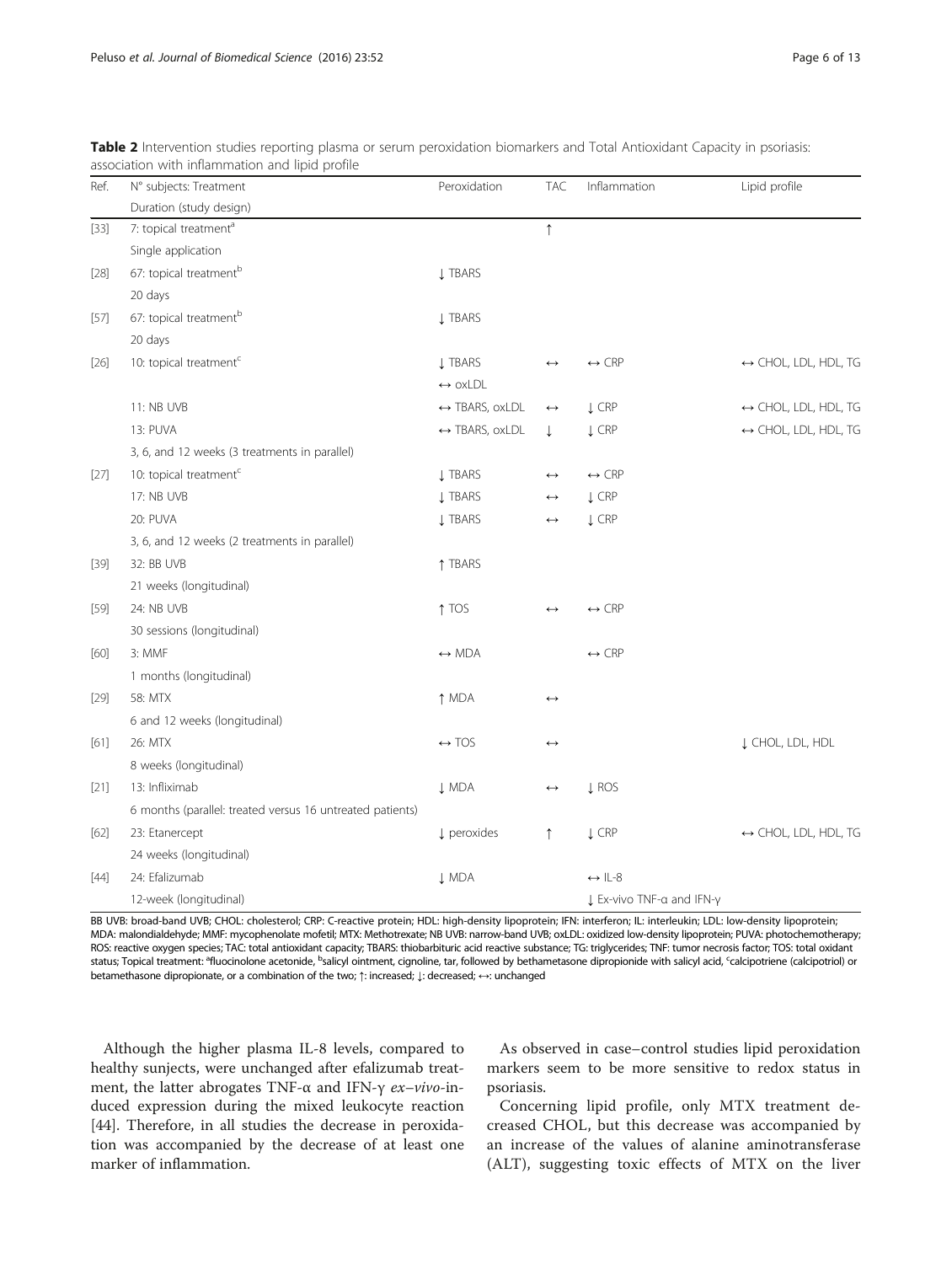<span id="page-6-0"></span>[[61\]](#page-11-0). On the other hand, lipid profile did not change after 24 weeks of treatment with etanercept, despite the improvement of redox status, and the decrease of CRP [[62\]](#page-11-0) (Table [2\)](#page-5-0).

Although overall the reviewed intervention studies (Table [2](#page-5-0)) suggest that biological drugs could be the better choice in the treatment of psoriasis, they do not improve dyslipidemia. In this context, Saraceno et al. [[68](#page-11-0)] did not find significant changes in plasma CHOL, LDL, HDL and TG in patients with psoriasis after 48 weeks of treatment with anti-TNF-α (infliximab, etanercept and adalimumab) and efalizumab, whereas a significant increase in the mean body mass index was observed. From that, probably the use of anti-TNF- $\alpha$  should be associated to an energy-restricted diet in order to improve psoriasis symptoms and lipid profile [\[69\]](#page-11-0) and to prevent the weight gain [[70](#page-11-0)].

## **Discussion**

Both case–control and intervention studies suggested that marker of peroxidation could be a more sensitive index of oxidative stress than TAC. As previously observed and suggested, lipid peroxidation resulted unrelated to TAC, probably because the latter often measures the antioxidant capacity in hydrophilic environment [[63](#page-11-0)]. This could account to the fact that markers of peroxidation are more often associated with dyslipidemia (Fig. 1), but does not explain the association with the inflammatory markers (Fig. 1). However, limitations of the reviwed studies must be taken into account in the interpretation of the results. Furthermore, some methodological consideration should be made and the relationship between cellular and plasma oxidative stress must be taken into account for properly evaluating the clinical significance of TAC and peroxidation biomarkers in psoriasis.



are strongly influenced by the presence of products of catabolism, such as uric acid and bilirubin, the latter is able to react with thiobarbituric acid (TBARS). The clinical significance of methods based on redox reactions with metal ions must consider the potential detrimental effect of reduced metals in conditions of low levels of antioxidant enzymes (c). The latter, as well as the inflammatory cytokines are regulated at transcriptional levels by cellular redox status. ↑: increased, ↓: decreased/:or ↔: unchanged; ARE: antioxidant responsive elements; CAT: catalase; CHOL: cholesterol; CUPRAC: cupric reducing antioxidant capacity, Fe: iron; FRAP: ferric reducing antioxidant potential; GPX: glutathione peroxidise; H<sub>2</sub>O<sub>2</sub>: hydrogen peroxide; NF-kB: nuclear factor- kappa B; Nfr2: nuclear factor-erythroid 2-related factor 2; O<sup>2</sup>--: superoxide radical; OH•: hydroxyl radical; ROO•: peroxyl radicals; ROS: reactive oxygen species; SOD: superoxide dismutase; TOC: total oxidant capacity; TOS: total oxidant status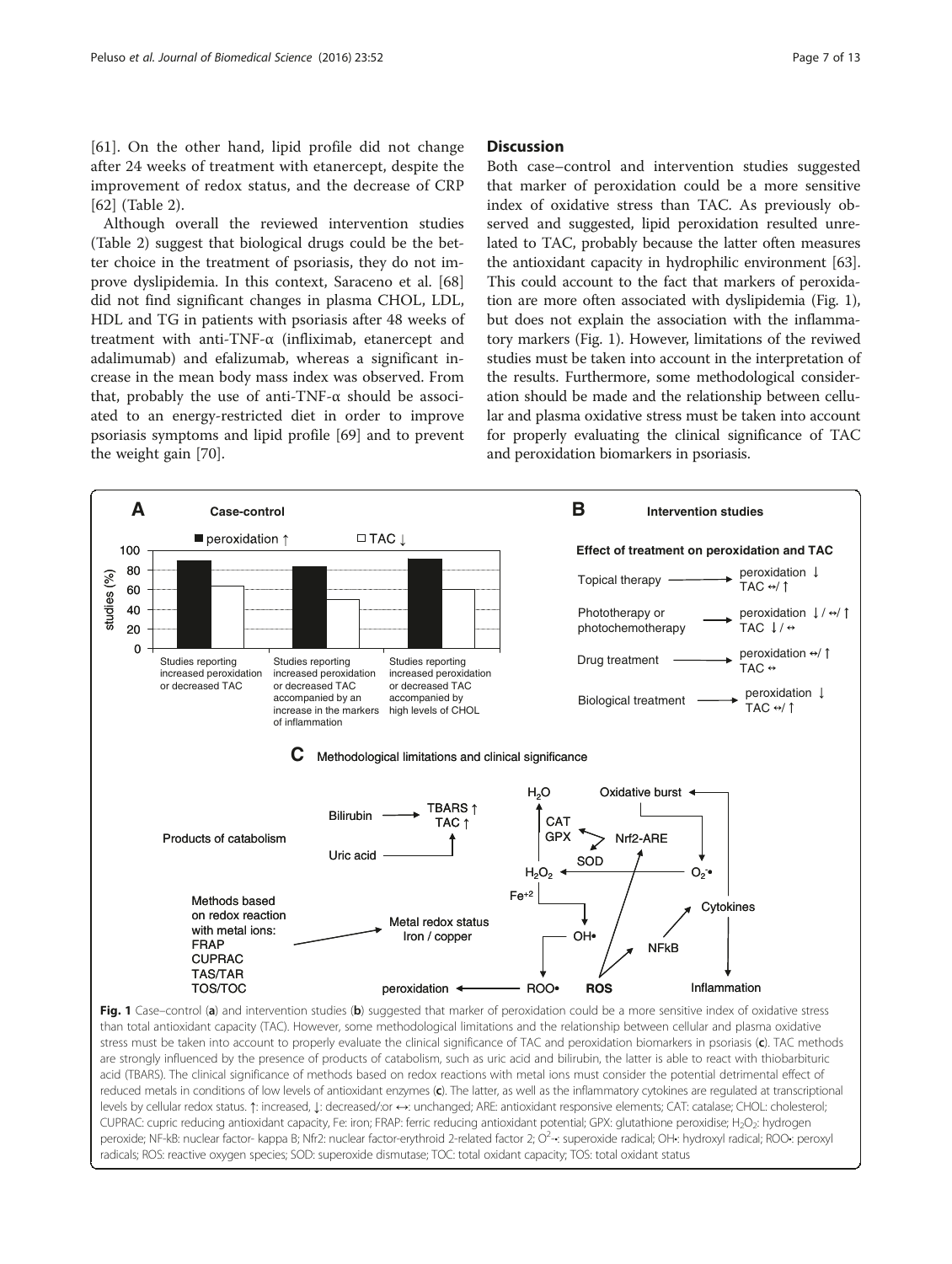## Limitations of the reviwed studies

A possible explanation of the conflicting data of the reviwed studies could be found in the potential limitations of the these studies.

First of all, the number of patients in individual trials ranged from 3 to 127 (Table [1](#page-2-0) and Table [2\)](#page-5-0). The small number of subjects analized in many studies could be below the sample size needed to give an information of both normal range in healthy subjects [[25,](#page-10-0) [33, 34](#page-11-0)] and oxidative stress in psoriasis before and after treatments [[21, 25](#page-10-0)–[27](#page-10-0), [60](#page-11-0)].

Secondly, the included trials varied in terms of study population. The duration of psoriasis sometimes ranged between few months  $(1-2)$  and many years (more than 20). In particular Baz et al. [\[23\]](#page-10-0) reported a duration of the disease ranging between 1 month and 30 years and Coimbra et al. [\[27](#page-10-0)] between 2 months and 55 years. Furthermore, PASI score was very variable. For example Attwa et al. [[20\]](#page-10-0) reported PASI of  $13.8 \pm 5.9$  in nonsmokers and of  $34.36 \pm 11.8$  in smokers, whereas Emre et al. [[30](#page-11-0)] reported PASI of  $11.09 \pm 4.99$  in non-smokers and of  $16.35 \pm 10.94$  in smokers.

Also, when patients were stratified for disease activity the PASI score cut off for considering mild, moderate and severe psoriasis was very variable. Some Authors [[22,](#page-10-0) [38](#page-11-0)] considered PASI < 3 or <7, between  $3/7$  and  $10/$ 12, and >10/12 as mild, moderate and severe psoriasis, while other Authors [\[32](#page-11-0), [42](#page-11-0), [45\]](#page-11-0) used the cut off of  $PASI < 20$  or  $\langle 25, \text{ between } 20/25 \text{ and } 49, \text{ and } >50 \text{ as }$ mild, moderate and severe psoriasis.

Again, short duration of follow-up and study design could affect the results of the intervention studies. In particular, for the parallel design studies (treated versus untreated patients or different treatments), the small sample sizes could have led to ineffective randomization and potential confounding, while in longitudinal (non controlled) trials it is difficult to draw any firm conclusion.

Finally, although investigators often excluded individuals with any other systemic diseases (diabetes mellitus, abnormal lipid profile, cardiovascular, kidney and/or liver diseases) [\[18](#page-10-0)–[24, 28](#page-10-0)–[32, 36](#page-11-0)–[40, 61\]](#page-11-0), the wash-out period (treatment free period before blood collection) was very variable (2 weeks - 6 months) [[20, 21](#page-10-0), [23](#page-10-0), [27](#page-10-0), [29](#page-11-0)–[32](#page-11-0), [36](#page-11-0)–[40](#page-11-0), [44](#page-11-0), [59](#page-11-0), [61\]](#page-11-0). Furthermore, only few studies specified that subjects did not receive lipid-lowering drugs [\[31\]](#page-11-0) or antioxidant and vitamin supplements [[20](#page-10-0), [31](#page-11-0), [37](#page-11-0), [39](#page-11-0), [40](#page-11-0), [59](#page-11-0)]. In particular, Ikonomidis et al. [\[35\]](#page-11-0) reported that all patients with psoriasis received treatment with cyclosporine 2.5-3 mg/kg daily. In addition, some subjects had hypertension, dyslipidemia and were treated with β-blockers, angiotensin-converting enzyme inhibitors, calcium channel blockers, diuretics and statins [[35](#page-11-0)].

## Methodological consideration on peroxidation biomarkers and total antioxidant capacity

All the reviewed studies used old markers, such as peroxides, dienes, TBARS or MDA, that are progressively being replaced by new one isoprostanes [[71\]](#page-11-0) and all studies measured TAC by using a single assay, which imposes the chemical limitations of that assay [\[72](#page-11-0), [73\]](#page-11-0).

Antioxidant activity can be monitored by a variety of assays with different mechanisms, including hydrogen atom transfer (HAT), single electron transfer (SET) and reducing power, among others [\[74](#page-11-0), [75](#page-12-0)]. Oxygen radical antioxidant capacity (ORAC) is the most common HAT method and other similar HAT-based methods sharing the same principle and common features of ORAC assay include total radical trapping antioxidant parameter (TRAP) and crocin bleaching assays [\[74](#page-11-0)].

In these methods the peroxyl radical produced by a generator reacts with a probe resulting in the loss of fluorescence or absorbance, that are recorded by decay curves [\[74](#page-11-0)]. Commonly used peroxyl radical generators include a group of azo compounds such as the hydrophilic 2,2′-azobis(2-amidinopropane) dihydrochloride (AAPH) and the lipophilic 2,2′-azobis(2,4-dimethylnaleronitrile (AMVN). A standard antioxidant, usually Trolox (a vitamin E analogue), is used as reference and ORAC values of the tested antioxidants are reported as Trolox equivalents [[74](#page-11-0)]. Also SET-methods typically used Trolox as standard antioxidant [\[74\]](#page-11-0). The Trolox equivalent antioxidant capacity (TEAC) assay is the most used method in the reviewed studies and is classified as SET-based method [[74](#page-11-0)]. The assay measures the ability of antioxidants to scavenge the stable radical cation 2,2′-azinobis(3-ethylbenzothiazoline-6-sulphonic acid (ABTS), a blue-green chromophore with maximum absorption at 734 nm which decreases in its intensity in the presence of antioxidants [[74](#page-11-0)]. Similarly 2,2-Diphenyl-1-picrylhydrazyl (DPPH) is a stable chromogen radical with a deep purple colour [\[74\]](#page-11-0).

The reducing power of antioxidants is measured through redox reaction with various metal ions, such as iron (ferric reducing antioxidant potential, FRAP), and copper (Cupric reducing antioxidant capacity, CUPRAC) [[74\]](#page-11-0). Also the methods of Erel et al. for the measure of TAS and TOS/TOC involve oxido-reduction of iron [[76](#page-12-0), [77](#page-12-0)]. The TOS/TOC assay is based on the oxidation of ferrous ion to ferric ion in the presence of various oxidant species in acidic medium and the measurement of the coloured complex ferric ion-xylenol orange [\[76](#page-12-0)]. The TAS/TAR assay is based on the production of hydroxyl radical via Fenton reaction, and the rate of the reactions was monitored by following the absorbance of coloured dianisidyl radicals. The mixture of orthodianisidine, ferrous ammonium sulfate and hydrogen peroxide solution produced oxidized o-dianisidine molecules into dianisidyl radicals, leading to a bright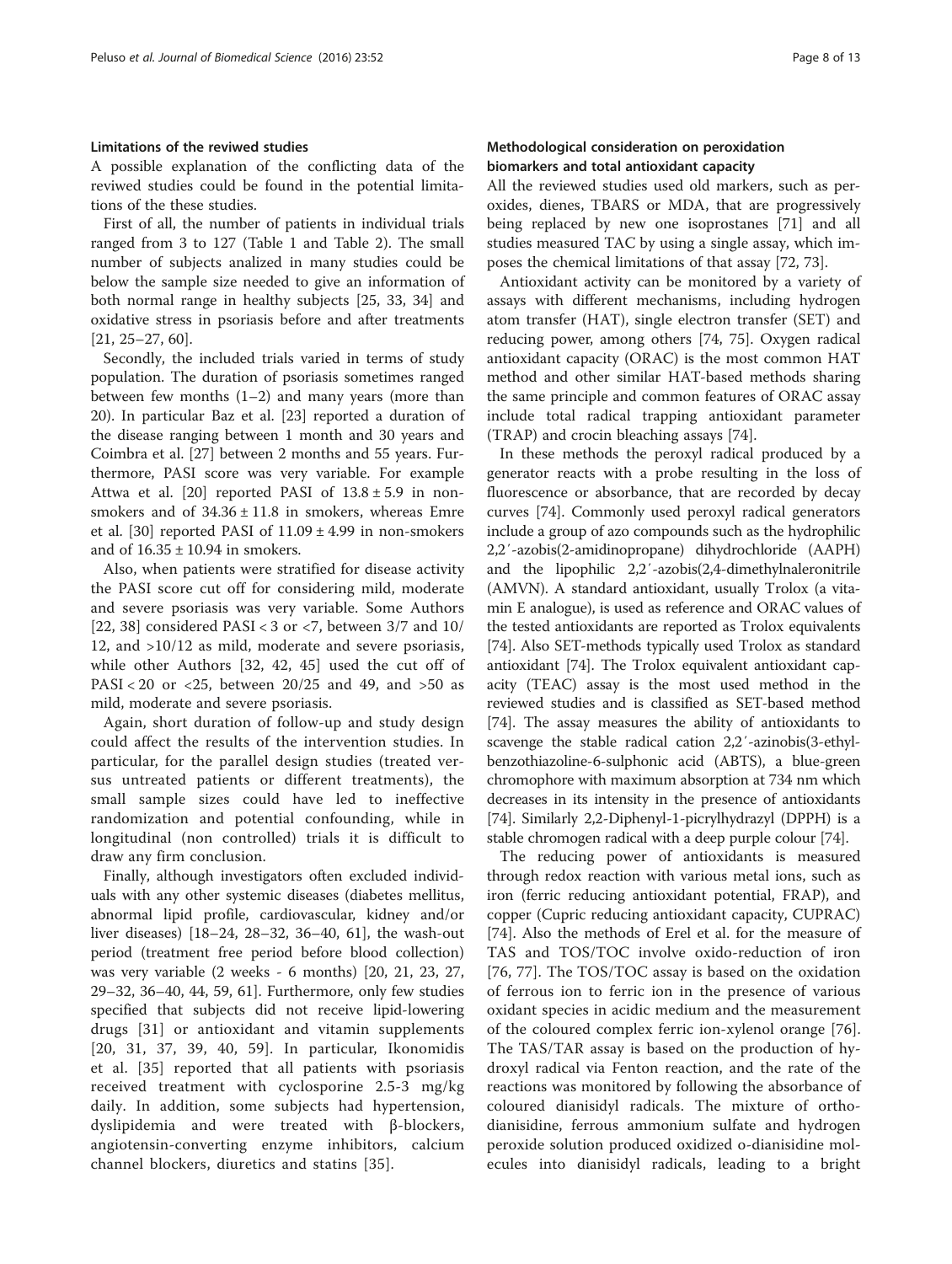yellow-brown colour development and antioxidants suppressed the colour formation [[77\]](#page-12-0). The TOS/TOC assay is calibrated with hydrogen peroxide and results are expressed in terms of micromolar of hydrogen peroxide equivalent per litre (μmol H2O2 Eq/l) [[76](#page-12-0)], whereas the TAS assay is calibrated with a stable antioxidant standard solution, which is traditionally the Trolox, and results were expressed as mmol Trolox Eq/l [\[77\]](#page-12-0).

Although different TAC assays sometimes did not correlate with each other [\[73\]](#page-11-0), even considering the same method or methods with similar mechanisms, the results were conflicting.

Both decreased [\[34](#page-11-0), [37, 53, 56\]](#page-11-0) and unchanged [[54](#page-11-0), [55](#page-11-0)] TAC levels were reported by using TAS method. When TAC was evaluated by TEAC neither significant correlations with PASI scores [\[30](#page-11-0)] nor differences between active and inactive psoriasis were reported [[48, 49](#page-11-0)]. Although severity wise decrease in TAC levels, by using crocin bleaching [[32\]](#page-11-0), both increased [[62\]](#page-11-0) and unchanged [[21\]](#page-10-0) ORAC values were reported after anti-TNF-α treatment. Severity wise decrease in TAC levels, measured by FRAP [[36\]](#page-11-0) but not by CUPRAC [\[22\]](#page-10-0).

TAC methods are strongly influenced by the presence of products of catabolism, such as bilirubin and uric acid [[78\]](#page-12-0) (Fig. [1\)](#page-6-0). Although the role of uric acid and bilirubin in the prognosis of oxidative stress-related pathologies is still controversial [[79](#page-12-0), [80\]](#page-12-0), hyperuricemia affected 20 % of patients with psoriasis [[81](#page-12-0)] and high levels of bilirubin were found in some of the reviewed cases, probably due to red blood cells' damage [[27](#page-10-0), [47](#page-11-0)]. Either decreased [[47](#page-11-0)] or unchanged [[27\]](#page-10-0) TAC values in patients with psoriasis as compared with healthy subjects were reported. In addition, Severin et al. [[50\]](#page-11-0) found increased levels of both bilirubin and urate and TAC values that did not differ from controls. High level of bilirubin could not only underestimate oxidative stress assessed with TAC methods, but also overestimate oxidative stress by using TBARS assay (Fig. [1](#page-6-0)). In fact, it is known that bilirubin, as well as other compounds like sugars or amino acids, is able to react with thiobarbituric acid [[75](#page-12-0)]. From that, the interference of bilirubin and uric acid must be taken into account both in the interpretation of the results and in the evaluation of the clinical significance of TAC and TBARS (Fig. [1\)](#page-6-0).

On the other hand, increased levels of TOS were reported [[30](#page-11-0), [37](#page-11-0), [53](#page-11-0)].

Regarding the relationship between cellular and plasma TAC and markers of lipoperoxidation, Barygina et al. [[21](#page-10-0)] found higher levels of TBARS and lower levels of ORAC in both plasma and cell lysates of white blood cells. Besides, the increase of TBARS and the decrease of ORAC, were accompanied by an increase of protein carbonyl content (marker of oxidative protein damage) in plasma and by an increase of the redox glutathione ratio (GSSG/GSH) and of the cellular lipoperoxidation estimated using the fluorescent dye 4,4-difluoro-5-(4-phenyl-1,3-butadienyl)- 4-bora-3a,4a-diaza-s-indacene-3-undecanoic acid (BOD-IPY 581/591 C11) [[21](#page-10-0)]. In addition, the NOX activity and the intracellular ROS, measured with the fluorescent dye dihydrochlorofluorescein diacetate (H2DCF-DA), were also higher in psoriatic patients [\[21\]](#page-10-0). Furthermore, all these markers were improved after anti-TNF-α treatment. Therefore, although the limitations of TAC and plasma peroxidation markers, they reflect the cellular radical damage induced by oxidative burst.

## Relationship between cellular and plasma oxidative stress: metal redox status affects antioxidant enzymes

Antioxidant enzymes have a significant impact on the redox status, which is not reflected in the assays of isolated plasma [\[73](#page-11-0)]. In fact, antioxidant defenses of the body are composed of molecular and enzymatic players; however, the composition of the network markedly differs in terms of concentration and components in different environments [\[8](#page-10-0)]. Protection at the cellular level is mainly guaranteed by enzymes, whereas in plasma, nonenzymatic antioxidants (including low-molecular weight compounds such as uric acid, bilirubin, thiols, vitamin E, ascorbic acid, and carotenoids) play the major role [\[8\]](#page-10-0). The latter were measured by TAC methods, but their relationship with cellular antioxidants is often a neglected aspect.

Superoxide dismutase (SOD) catalyzes the one-electron dismutation of superoxide into hydrogen peroxide and oxygen; catalase (CAT) then operates the two electrondismutation into oxygen and water [\[8, 16\]](#page-10-0) (Fig. [1](#page-6-0)). Glutathione peroxidase (GPX) is involved not only in hydrogen peroxide removal but also in converting lipid hydroperoxides into their corresponding alcohols [\[8](#page-10-0)].

In the reviewed studies, data on antioxidant enzymes are controversial. Although CAT or SOD were decreased in the majority of the studies [[20, 28](#page-10-0), [29](#page-11-0), [32, 36, 40](#page-11-0)–[42](#page-11-0), [45](#page-11-0), [56, 58\]](#page-11-0), these enzymes were unchanged in one study [\[47](#page-11-0)] and increases were reported in CAT [[40](#page-11-0), [41\]](#page-11-0) or SOD [[23,](#page-10-0) [33](#page-11-0)]. Gavan et al. [[33](#page-11-0)] found increased levels of SOD in patients with psoriasis, which were significantly decreased after glucocorticosteroid application, despite the increase of TAC. Although superoxide production was higher in both patients with severe erythrodermic (EPS) and arthropathic (PSA) forms of psoriasis, increased SOD and CAT levels were found in EPS, and decreased SOD levels were found in arthropathic PSA forms of psoriasis [\[82](#page-12-0)], suggesting that only severe forms of psoriasis are associated with decreased enzymatic antioxidant defences. In fact it has been reported that the blood SOD level decreased significantly with increasing severity of psoriasis [[20\]](#page-10-0).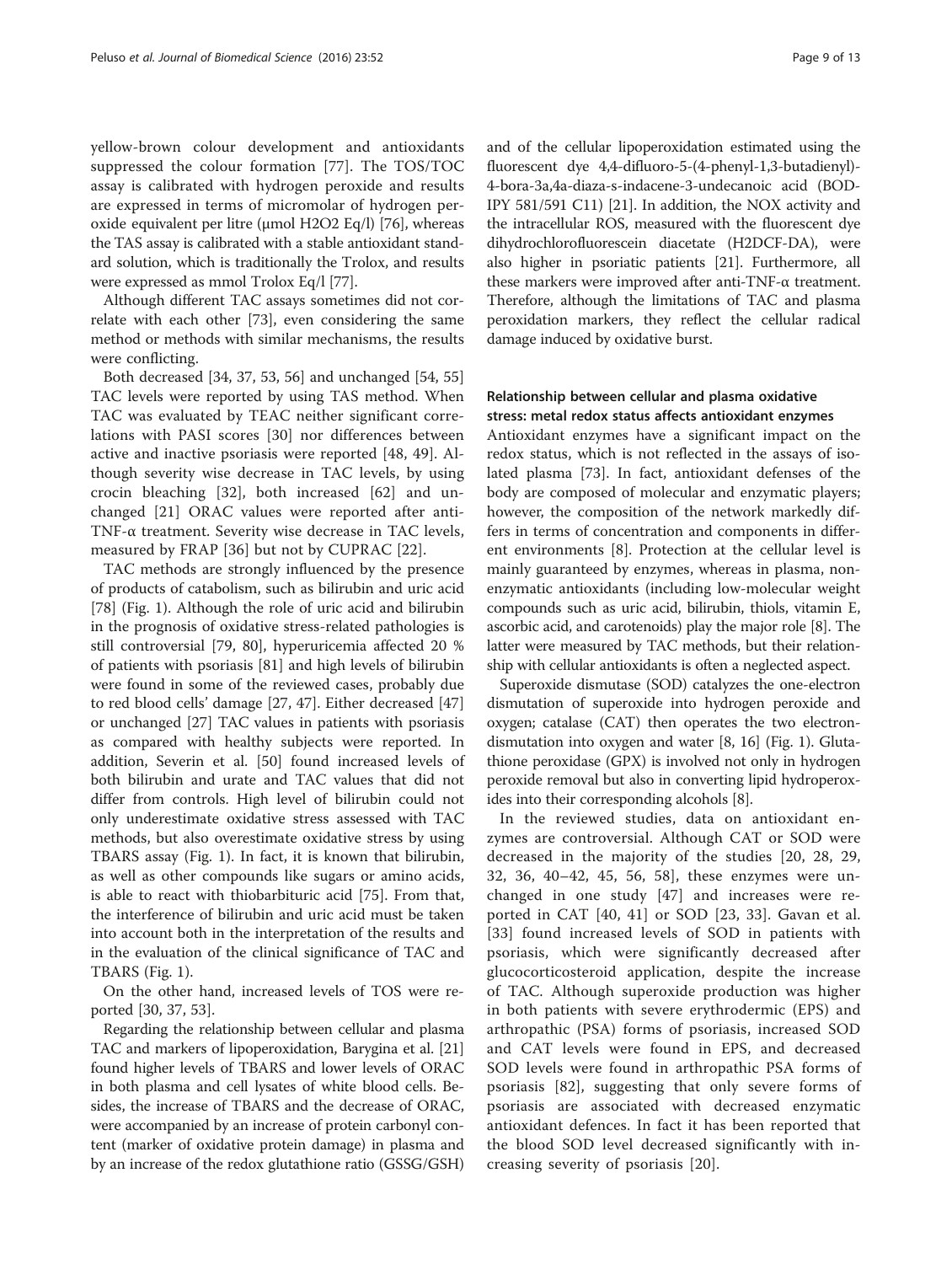In addition it has been found that the activity of blood CAT increased, and activity of blood SOD decreased with increasing severity of psoriasis [[40\]](#page-11-0).

On the other hand, although decreases of GPX have been reported in psoriasis [[45, 56](#page-11-0)–[58\]](#page-11-0), it has been reported that only the group of patients who did not respond to the treatment with efalizumab selectively showed a peculiar up-regulation of polymorphonuclear cells (PMN)-associated GPX after 12-week, both when compared to GPX levels of the same group of patients before treatment and also when compared to GPX levels of the groups of responders at the same time-point [\[44](#page-11-0)]. In addition, CAT activity in PMN was significantly lower in this group of patients after 12-week when compared to responders at the same time-point, whereas SOD remained unchanged [[44\]](#page-11-0). When examined in erythrocytes, the high baseline GPX was found significantly reduced exclusively in the responding patients following a 12-week therapy, but no relevant changes were found in the other antioxidant enzymes [[44\]](#page-11-0). Therefore, Pastore et al. [[44\]](#page-11-0) suggested that high hydroperoxide levels are involved in psoriasis persistence. Also Matoshvili et al. [[41\]](#page-11-0) suggested that the statistically significant increase in the activity of CAT in psoriatic patients reflects a high concentration of peroxides.

In this context it is known that SOD, CAT and GPX are regulated at transcriptional levels by cellular redox status, through a mechanism that involves the interaction between the antioxidant responsive elements (ARE) and the nuclear factor-erythroid 2-related factor 2 (Nfr2) [\[83](#page-12-0), [84](#page-12-0)] (Fig. [1](#page-6-0)). Under physiological conditions, Nfr2 is bound to kelch-like ECH-associated protein-1 (Keap1) and thereby sequestered in the cytoplasm, whereas under conditions of oxidative stress, Nfr2 dissociates from Keap1, translocates to the nucleus and induces the transcription of antioxidant enzymes. The cysteine residues on Keap1, which are ultrasensitive to electrophiles, are critically important for the binding with Nrf2 [[83](#page-12-0)].

Also nuclear factor- kappa B (NF-kB) is activated by ROS, through the degradation of its inhibitor IkB, and then migrates to the nucleus stimulating the expression of its target genes, such as inflammatory cytokines [[84](#page-12-0)] (Fig. [1\)](#page-6-0). The common mechanisms of activation and the interplay between Nfr2 and NF-kB have been reviewed and it has been suggested a potential concerted modulation of antioxidant and inflammatory pathways via upstream mitogen-activated protein kinases (MAPK) [[84\]](#page-12-0). MAPK [[85\]](#page-12-0) and NK-kB [\[86](#page-12-0)] have a pathogenic role in psoriasis.

It is well known that iron and copper could induce both NF-kB and Nfr2 pathways, through production of ROS [\[87](#page-12-0)–[94\]](#page-12-0) (Fig. [1](#page-6-0)). Increased levels of copper [[95](#page-12-0), [96\]](#page-12-0) and free reactive iron [\[34\]](#page-11-0) were found in

psoriatic patients. When comparison of copper data was done between groups of psoriasis severity, a significant difference was found between mild, moderate and severe groups [[96\]](#page-12-0).

Within TAC methods, FRAP and CUPRAC matches the antioxidant capacity to the reducing ability [[74](#page-11-0), [75](#page-12-0)] and also the methods of Erel for the measure of TAS and TOS/TOC are based on the iron redox status [[76, 77\]](#page-12-0) (Fig. [1](#page-6-0)). Although reducing and antioxidant capacity are related, it must be taken into account that hydroxyl radical, the initiator of the lipid peroxidation, is produced from the reaction between reduced iron or copper and hydrogen peroxide [\[75\]](#page-12-0) (Fig. [1](#page-6-0)).

Therefore, a decrease in the metal reducing power could be more likely beneficial than detrimental in conditions of high levels of copper or iron and low levels of antioxidant enzymes (such as psoriasis).

## Conclusion

Psoriasis is associated with systemic oxidative stress. Overall the reviewed case–control (Table [1\)](#page-2-0) and intervention (Table [2](#page-5-0)) studies suggest that peroxidation markers are more sensitive than TAC in the evaluation of oxidative stress in psoriasis (Fig. [1](#page-6-0)). Furthermore, it seems that biological drugs could be the better choice in the treatment of psoriasis (Fig. [1](#page-6-0)). However, in this review we pointed out the limitations of TAC and plasma peroxidation markers and the low clinical significance in cases of high levels of bilirubin, uric acid, copper or iron and low levels of antioxidant enzymes (Fig. [1\)](#page-6-0).

Concerning other possible markers of oxidative stress, the ischaemia-modified albumin (IMA), as detected using the albumin cobalt-binding test, was registered by the United States Food and Drug Administration as a marker of myocardial ischemia and has been evaluated in two cross-sectional studies in psoriasis [[97](#page-12-0), [98](#page-12-0)]. IMA levels were higher in patients with psoriasis than in healthy subjects [[97, 98\]](#page-12-0) and showed a significant positive correlation with PASI score [\[97](#page-12-0)]. However, it has been pointed out that further studies for normal population distributions by gender and ethnicity, and an optimum cut-off value are still required for IMA [\[99](#page-12-0)].

In conclusion our review suggests that new methods should be developed in order to evaluate systemic oxidative stress in psoriasis.

#### Abbreviations

8-OHdG, 8-hydroxy-2'-deoxyguanosine; AAPH, 2,2′-azobis(2-amidinopropane) dihydrochloride; ABTS, 2,2′-azinobis(3-ethylbenzothiazoline-6-sulphonic acid; ALT, alanine aminotransferase; AMVN, 2,2′-azobis(2,4-dimethylnaleronitrile; AOP, antioxidant potential; ARE, antioxidant responsive elements; BB UVB, broad-band UVB; BODIPY 581/591 C11, 4,4-difluoro-5-(4-phenyl-1,3-butadienyl)- 4-bora-3a,4a-diaza-s-indacene-3-undecanoic acid; CAT, catalase; CHOL, cholesterol; CRP, C reactive protein; CUPRAC, cupric reducing antioxidant capacity; CVD, cardiovascular diseases; DPPH, 2,2-Diphenyl-1-picrylhydrazyl; EPS, erythrodermic psoriasis; ESR, erythrocyte sedimentation rate; Fe, iron; FRAP, ferric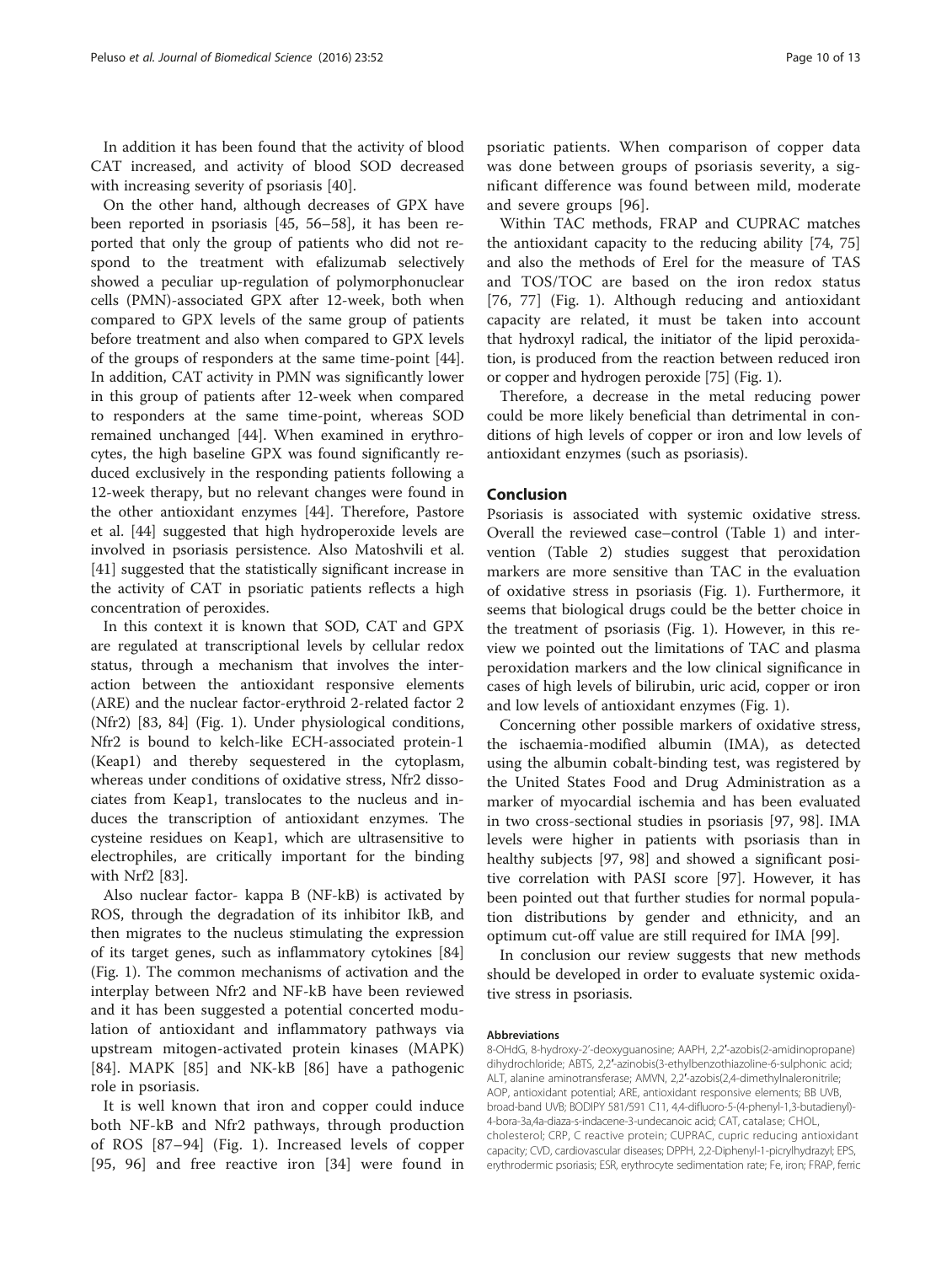<span id="page-10-0"></span>reducing antioxidant potential; GPX, glutathione peroxidase; GSSG/GSH, redox glutathione ratio; H2DCF-DA, dihydrochlorofluorescein diacetate;  $H_2O_2$ , hydrogen peroxide; HAT, hydrogen atom transfer; HDL, high-density lipoprotein; IFN, interferon; IkB, inhibitor of nuclear factor- kappa B; IL, interleukin; IMA, ischaemia-modified albumin; iNOS, inducible nitric oxide synthase; Keap1, kelch-like ECH-associated protein-1; LDL, low density lipoproteins; MAPK, mitogen-activated protein kinases; MDA, malondialdehyde; MMF, mycophenolate mofetil; MPO, myeloperoxidase; MS, metabolic syndrome; MTX, methotrexate; NB UVB, narrow-band UVB; NEAC, non-enzymatic antioxidant capacity; NF-kB, nuclear factor- kappa B; Nfr2, nuclear factor-erythroid 2-related factor 2; NOX, NADPH-oxidase; O<sup>2</sup>-•, superoxide radical; OH•, hydroxyl radical; ORAC, oxygen radical antioxidant capacity; ox-LDL, oxidized low density lipoproteins; PASI, Psoriasis Area Severity Index; PMN, polymorphonuclear cells; PSA, arthropathic psoriasis; PUVA, UVA with psoralen; ROO•, peroxyl radicals; ROS, reactive oxygen species; SET, single electron transfer; SOD, superoxide dismutase; TAC, total antioxidant capacity; TAR, total antioxidant response; TAS, total antioxidant status; TBARS, thiobarbituric acid reactive substance; TEAC, trolox equivalent antioxidant capacity; TG, triglycerides; Th, Thelper; TNF, tumor necrosis factor; TOC, total oxidant capacity; TOS, total oxidant status; TRAP, total radical trapping antioxidant parameter; UV, ultraviolet; VAP-1, vascular adhesion protein-1

#### Acknowledgements

We thank Claudio Andrew Gobbi for English review of the manuscript.

#### Funding

No funding.

#### Availability of data and materials

"Not applicable" (The present paper is a review article, it describes published data).

#### Authors' contributions

IP conceived of the study. IP and AC equally contributed to write the manuscript and MP critically revised the manuscript.

#### Competing interests

The authors declare that they have no competing interests.

#### Consent for publication

"Not applicable" (The present paper does not contain any individual persons data).

## Ethics approval and consent to participate

"Not applicable" (The present paper is a review article, it does not involve human subjects but it describes published data).

#### Author details

<sup>1</sup>Center of Nutrition, Council for Agricultural Research and Economics (CREA-NUT), Via Ardeatina 546, Rome 00178, Italy. <sup>2</sup>Dermopathic Institute of the Immaculate IDI-IRCCS, Via dei Monti di Creta, 104, Rome 00167, Italy. <sup>3</sup>Department of Physiology and Pharmacology "V. Erspamer", "Sapienza" University of Rome, P.le Aldo Moro 5, Rome 00185, Italy.

#### Received: 15 January 2016 Accepted: 28 June 2016 Published online: 04 July 2016

#### References

- 1. Rodríguez-Cerdeira C, Molares-Vila A, Sánchez-Blanco E, Sánchez-Blanco B. Study on Certain Biomarkers of Inflammation in Psoriasis Through "OMICS" Platforms. Open Biochem J. 2014;8:21–34.
- 2. Chandran V. Soluble biomarkers may differentiate psoriasis from psoriatic arthritis. J Rheumatol Suppl. 2012;89:65–6.
- 3. Gerdes S, Osadtschy S, Buhles N, Baurecht H, Mrowietz U. Cardiovascular biomarkers in patients with psoriasis. Exp Dermatol. 2014;23(5):322–5.
- 4. Villanova F, Di Meglio P, Nestle FO. Biomarkers in psoriasis and psoriatic arthritis. Ann Rheum Dis. 2013;72:ii104–10.
- 5. Chiu YH, Ritchlin CT. Biomarkers to Diagnose Early Arthritis in Patients With Psoriasis. Psoriasis Forum. 2012;18(2):2–10.
- 6. Padhi T, Garima. Metabolic syndrome and skin: psoriasis and beyond. Indian J Dermatol. 2013;58(4):299–305.
- 7. Samarasekera EJ, Neilson JM, Warren RB, Parnham J, Smith CH. Incidence of cardiovascular disease in individuals with psoriasis: a systematic review and meta-analysis. J Invest Dermatol. 2013;133(10):2340–6.
- Peluso I, Morabito G, Urban L, Ioannone F, Serafini M. Oxidative stress in atherosclerosis development: the central role of LDL and oxidative burst. Endocr Metab Immune Disord Drug Targets. 2012;12(4):351–60.
- 9. Zhou Q, Mrowietz U, Rostami-Yazdi M. Oxidative stress in the pathogenesis of psoriasis. Free Radic Biol Med. 2009;47(7):891–905.
- 10. Kim M, Han CH, Lee MY. NADPH oxidase and the cardiovascular toxicity associated with smoking. Toxicol Res. 2014;30(3):149–57.
- 11. Profumo E, Di Franco M, Buttari B, Masella R, Filesi C, Tosti ME, Scrivo R, Scarno A, Spadaro A, Saso L, Riganò R. Biomarkers of subclinical atherosclerosis in patients with autoimmune disorders. Mediators Inflamm. 2012; doi: [10.1155/2012/503942.](http://dx.doi.org/10.1155/2012/503942)
- 12. Tekin NS, Tekin IO, Barut F, Sipahi EY. Accumulation of oxidized low-density lipoprotein in psoriatic skin and changes of plasma lipid levels in psoriatic patients. Mediators Inflamm. 2007; doi.org/[10.1155/2007/78454](http://dx.doi.org/10.1155/2007/78454)
- 13. Chu TW, Tsai TF. Psoriasis and cardiovascular comorbidities with emphasis in Asia. G Ital Dermatol Venereol. 2012;147(2):189–202.
- 14. Pietrzak A, Michalak-Stoma A, Chodorowska G, Szepietowski JC. Lipid disturbances in psoriasis: an update. Mediators Inflamm. 2010; doi: [10.1155/2010/535612](http://dx.doi.org/10.1155/2010/535612).
- 15. Wakkee M, Thio HB, Prens EP, Sijbrands EJ, Neumann HA. Unfavorable cardiovascular risk profiles in untreated and treated psoriasis patients. Atherosclerosis. 2007;190(1):1–9.
- 16. Shah D, Mahajan N, Sah S, Nath SK, Paudyal B. Oxidative stress and its biomarkers in systemic lupus erythematosus. J Biomed Sci. 2014;21:23. doi[:10.1186/1423-0127-21-23.](http://dx.doi.org/10.1186/1423-0127-21-23)
- 17. Wiswedel I. F(2)-isoprostanes: sensitive biomarkers of oxidative stress in vitro and in vivo: a gas chromatography–mass spectrometric approach. Methods Mol Biol. 2009;580:3–16.
- 18. Asefi M, Vaisi-Raygani A, Bahrehmand F, Kiani A, Rahimi Z, Nomani H, Ebrahimi A, Tavilani H, Pourmotabbed T. Paraoxonase 1 (PON1) 55 polymorphism, lipid profiles and psoriasis. Br J Dermatol. 2012;167(6):1279–86.
- 19. Asefi M, Vaisi-Raygani A, Khodarahmi R, Nemati H, Rahimi Z, Vaisi-Raygani H, Tavilani H, Pourmotabbed T. Methylentetrahydrofolatereductase (rs1801133) polymorphism and psoriasis: contribution to oxidative stress, lipid peroxidation and correlation with vascular adhesion protein 1, preliminary report. J Eur Acad Dermatol Venereol. 2014;28(9):1192–8.
- 20. Attwa E, Swelam E. Relationship between smoking-induced oxidative stress and the clinical severity of psoriasis. J Eur Acad Dermatol Venereol. 2011; 25(7):782–7.
- 21. Barygina VV, Becatti M, Soldi G, Prignano F, Lotti T, Nassi P, Wright D, Taddei N, Fiorillo C. Altered redox status in the blood of psoriatic patients: involvement of NADPH oxidase and role of anti-TNF-α therapy. Redox Rep. 2013;18(3):100–6.
- 22. Basavaraj KH, Vasu Devaraju P, Rao KS. Studies on serum 8-hydroxy guanosine (8-OHdG) as reliable biomarker for psoriasis. J Eur Acad Dermatol Venereol. 2013;27(5):655–7.
- 23. Baz K, Cimen MY, Kokturk A, Yazici AC, Eskandari G, Ikizoglu G, Api H, Atik U. Oxidant/antioxidant status in patients with psoriasis. Yonsei Med J. 2003; 44(6):987–90.
- 24. Boda D, Negrei C, Toderescu CD, Nicolescu F. Evaluation of certain oxidative stress parameters in patients with psoriasis and psoriatic arthritis. Studia Universitatis "Vasile Goldiş". Seria Ştiinţele Vieţii. 2013;23(2):243–5.
- 25. Coaccioli S, Panaccione A, Biondi R, Sabatini C, Landucci P, Del Giorno R, Fantera M, Monno Mondo A, Di Cato L, Paladini A, Fatati G, Puxeddu A. Evaluation of oxidative stress in rheumatoid and psoriatic arthritis and psoriasis. Clin Ter. 2009;160(6):467–72.
- 26. Coimbra S, Oliveira H, Reis F, Belo L, Rocha S, Quintanilha A, Figueiredo A, Teixeira F, Castro E, Rocha-Pereira P, Santos-Silva A. Psoriasis therapy and cardiovascular risk factors: a 12-week follow-up study. Am J Clin Dermatol. 2010;11(6):423–32.
- 27. Coimbra S, Oliveira H, Reis F, Belo L, Rocha S, Quintanilha A, Figueiredo A, Teixeira F, Castro E, Rocha-Pereira P, Santos-Silva A. Erythroid disturbances before and after treatment of Portuguese psoriasis vulgaris patients: a crosssectional and longitudinal study. Am J Clin Dermatol. 2012;13(1):37–47.
- 28. Drewa G, Krzyzyńska-Malinowska E, Woźniak A, Protas-Drozd F, Mila-Kierzenkowska C, Rozwodowska M, Kowaliszyn B, Czajkowski R. Activity of superoxide dismutase and catalase and the level of lipid peroxidation products reactive with TBA in patients with psoriasis. Med Sci Monit. 2002; 8(8):BR338–43.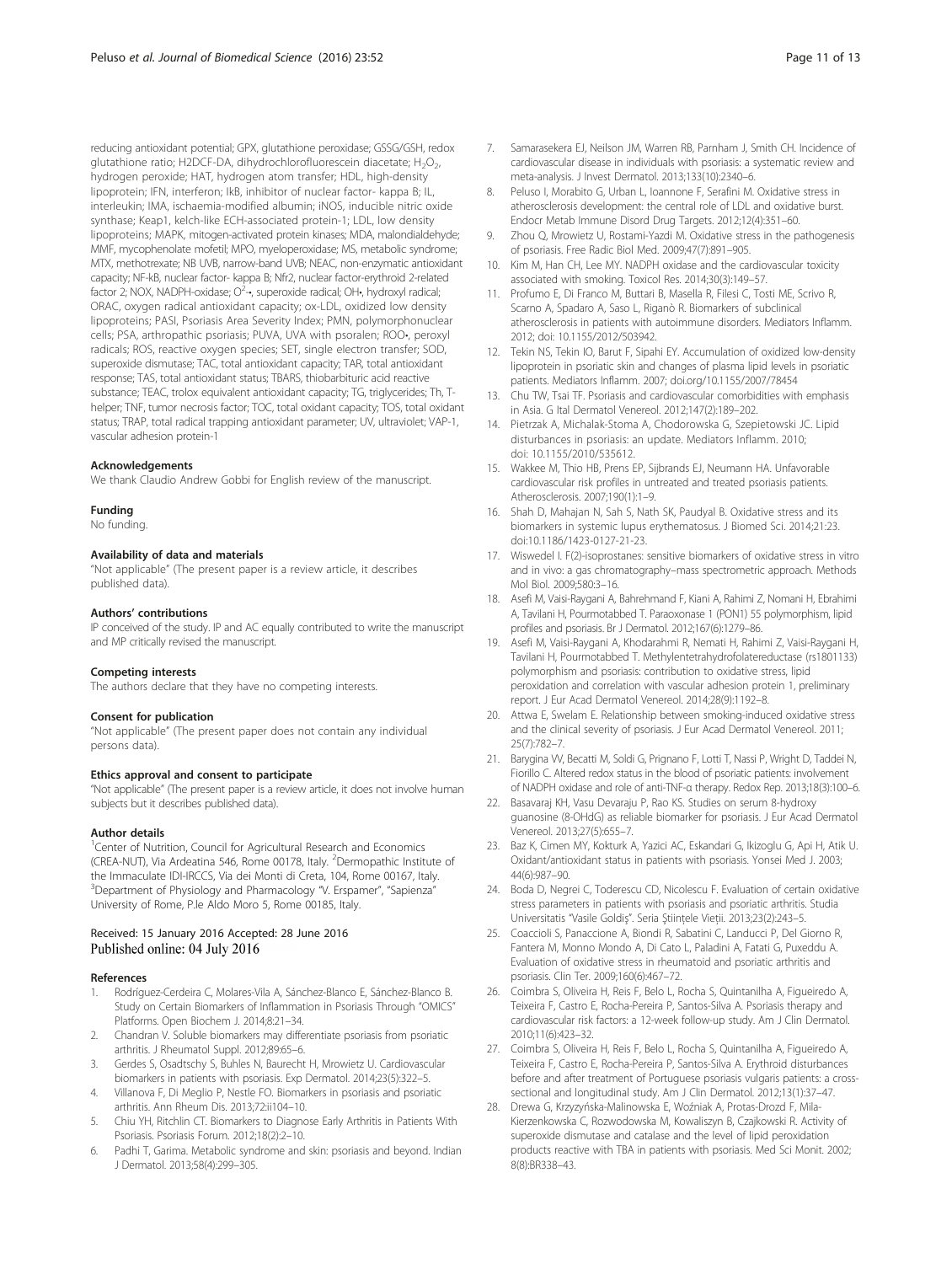- <span id="page-11-0"></span>29. Elango T, Dayalan H, Gnanaraj P, Malligarjunan H, Subramanian S. Impact of methotrexate on oxidative stress and apoptosis markers in psoriatic patients. Clin Exp Med. 2014;14(4):431–7.
- 30. Emre S, Metin A, Demirseren DD, Kilic S, Isikoglu S, Erel O. The relationship between oxidative stress, smoking and the clinical severity of psoriasis. J Eur Acad Dermatol Venereol. 2013;27(3):e370–5.
- 31. Ferretti G, Bacchetti T, Campanati A, Simonetti O, Liberati G, Offidani A. Correlation between lipoprotein(a) and lipid peroxidation in psoriasis: role of the enzyme paraoxonase-1. Br J Dermatol. 2012;166(1):204–7.
- 32. Gabr SA, Al-Ghadir AH. Role of cellular oxidative stress and cytochrome c in the pathogenesis of psoriasis. Arch Dermatol Res. 2012;304(6):451–7.
- 33. Gavan N, Popa R, Orasan R, Maibach H. Effect of percutaneous absorption of fluocinolone acetonide on the activity of superoxide dismutase and total antioxidant status in patients with psoriasis. Skin Pharmacol. 1997;10(4):178–82.
- 34. Ghosh A, Mukhopadhyay S, Kar M. Role of free reactive iron in psoriasis. Indian J Dermatol Venereol Leprol. 2008;74(3):277–8.
- 35. Ikonomidis I, Makavos G, Papadavid E, Varoudi M, Andreadou I, Gravanis K, Theodoropoulos K, Pavlidis G, Triantafyllidi H, Parissis J, Paraskevaidis I, Rigopoulos D, Lekakis J. Similarities in coronary function and myocardial deformation between psoriasis and coronary artery disease: the role of oxidative stress and inflammation. Can J Cardiol. 2015;31(3):287–95.
- 36. Kadam DP, Suryakar AN, Ankush RD, Kadam CY, Deshpande KH. Role of oxidative stress in various stages of psoriasis. Indian J Clin Biochem. 2010;25(4):388–92.
- 37. Karababa F, Yesilova Y, Turan E, Selek S, Altun H, Selek S. Impact of depressive symptoms on oxidative stress in patients with psoriasis. Redox Rep. 2013;18(2):51–5.
- 38. Kaur S, Zilmer K, Leping V, Zilmer M. Serum methylglyoxal level and its association with oxidative stress and disease severity in patients with psoriasis. Arch Dermatol Res. 2013;305(6):489–94.
- 39. Kilinc Karaarslan I, Girgin Sagin F, Ertam I, Alper S, Ozturk G, Yildirim SE. Broad-band ultraviolet B phototherapy is associated with elevated serum thiobarbituric acid reactive substance and nitrite-nitrate levels in psoriatic patients. J Eur Acad Dermatol Venereol. 2006;20(10):1226–31.
- 40. Matoshvili M, Katsitadze A, Sanikidze T, Tophuria D, Richetta A, D'Epiro S. Alterations of redox-status during psoriasis. Georgian Med News. 2014; 232–233:60–4.
- 41. Matoshvili M, Katsitadze A, Sanikidze T, Tophuria D, D'Epiro S, Richetta A. Evaluation of blood redox-balance, nitric oxide content and CCR6 rs3093024 in the genetic susceptibility during psoriasis. Georgian Med News. 2015;240:37–43.
- 42. Nemati H, Khodarahmi R, Sadeghi M, Ebrahimi A, Rezaei M, Vaisi-Raygani A. Antioxidant status in patients with psoriasis. Cell Biochem Funct. 2014; 32(3):268–73.
- 43. Orem A, Cimşit G, Değer O, Orem C, Vanizor B. The significance of autoantibodies against oxidatively modified low-density lipoprotein (LDL) in patients with psoriasis. Clin Chim Acta. 1999;284(1):81–8.
- 44. Pastore S, Mariani V, Lulli D, Gubinelli E, Raskovic D, Mariani S, Stancato A, de Luca C, Pecorelli A, Valacchi G, Potapovich AI, Kostyuk VA, Korkina LG. Glutathione peroxidase activity in the blood cells of psoriatic patients correlates with their responsiveness to Efalizumab. Free Radic Res. 2011; 45(5):585–99.
- 45. Pujari VM, Ireddy S, Itagi I, Kumar HS. The serum levels of malondialdehyde, vitamin e and erythrocyte catalase activity in psoriasis patients. J Clin Diagn Res. 2014;8(11):CC14–6.
- 46. Relhan V, Gupta SK, Dayal S, Pandey R, Lal H. Blood thiols and malondialdehyde levels in psoriasis. J Dermatol. 2002;29(7):399–403.
- 47. Rocha-Pereira P, Santos-Silva A, Rebelo I, Figneiredo A, Quintanilha A, Teixeira F. Erythrocyte damage in mild and severe psoriasis. Br J Dermatol. 2004;150(2):232–44.
- 48. Rocha-Pereira P, Santos-Silva A, Rebelo I, Figueiredo A, Quintanilha A, Teixeira F. The inflammatory response in mild and in severe psoriasis. Br J Dermatol. 2004;150(5):917–28.
- 49. Rocha-Pereira P, Santos-Silva A, Rebelo I, Figueiredo A, Quintanilha A, Teixeira F. Dislipidemia and oxidative stress in mild and in severe psoriasis as a risk for cardiovascular disease. Clin Chim Acta. 2001;303(1–2):33–9.
- 50. Severin E, Nave B, Ständer M, Ott R, Traupe H. Total antioxidative capacity is normal in sera from psoriasis patients despite elevated bilirubin, tocopherol and urate levels. Dermatology. 1999;198(4):336–9.
- 51. Sikar Aktürk A, Özdoğan HK, Bayramgürler D, Çekmen MB, Bilen N, Kıran R. Nitric oxide and malondialdehyde levels in plasma and tissue of psoriasis patients. J Eur Acad Dermatol Venereol. 2012;26(7):833–7.
- 52. Sunitha S, Rajappa M, Thappa DM, Chandrashekar L, Munisamy M, Revathy G, Priyadarssini M. Comprehensive lipid tetrad index, atherogenic index and lipid peroxidation: Surrogate markers for increased cardiovascular risk in psoriasis. Indian J Dermatol Venereol Leprol. 2015;81(5):464–71.
- 53. Sürücü HA, Aksoy N, Ozgöztas O, Sezen H, Yesilova Y, Turan E. Prolidase activity in chronic plaque psoriasis patients. Postepy Dermatol Alergol. 2015; 32(2):82–7.
- 54. Toker A, Kadi M, Yildirim AK, Aksoy H, Akçay F. Serum lipid profile paraoxonase and arylesterase activities in psoriasis. Cell Biochem Funct. 2009;27(3):176–80.
- 55. Usta M, Turan E, Aral H, Inal BB, Gurel MS, Guvenen G. Serum paraoxonase-1 activities and oxidative status in patients with plaque-type psoriasis with/ without metabolic syndrome. J Clin Lab Anal. 2011;25(4):289–95.
- 56. Vanizor Kural B, Orem A, Cimşit G, Yandi YE, Calapoglu M. Evaluation of the atherogenic tendency of lipids and lipoprotein content and their relationships with oxidant-antioxidant system in patients with psoriasis. Clin Chim Acta. 2003;328(1–2):71–82.
- 57. Woźniak A, Drewa G, Krzyzyńska-Maliniowska E, Czajkowski R, Protas-Drozd F, Mila-Kierzenkowska C, Rozwodowska M, Sopońska M, Czarnecka-Zaba E. Oxidant-antioxidant balance in patients with psoriasis. Med Sci Monit. 2007; 13(1):CR30–3.
- 58. Yildirim M, Inaloz HS, Baysal V, Delibas N. The role of oxidants and antioxidants in psoriasis. J Eur Acad Dermatol Venereol. 2003;17(1):34–6.
- 59. Pektas SD, Akoglu G, Metin A, Neselioglu S, Erel O. Evaluation of systemic oxidant/antioxidant status and paraoxonase 1 enzyme activities in psoriatic patients treated by narrow band ultraviolet B phototherapy. Redox Rep. 2013;18(5):200–4.
- 60. Herrera J, Ferrebuz A, MacGregor EG, Rodriguez-Iturbe B. Mycophenolate mofetil treatment improves hypertension in patients with psoriasis and rheumatoid arthritis. J Am Soc Nephrol. 2006;17:S218–25.
- 61. Kilic S, Emre S, Metin A, Isikoglu S, Erel O. Effect of the systemic use of methotrexate on the oxidative stress and paraoxonase enzyme in psoriasis patients. Arch Dermatol Res. 2013;305(6):495–500.
- 62. Bacchetti T, Campanati A, Ferretti G, Simonetti O, Liberati G, Offidani AM. Oxidative stress and psoriasis: the effect of antitumour necrosis factor-α inhibitor treatment. Br J Dermatol. 2013;168(5):984–9.
- 63. Peluso I, Palmery M, Vitalone A. Green Tea and Bbone Marrow Transplantation: From Antioxidant Activity to Enzymatic and Multidrugresistance Modulation. Crit Rev Food Sci Nutr. 2015. doi:[10.1080/10408398.](http://dx.doi.org/10.1080/10408398.2013.826175) [2013.826175](http://dx.doi.org/10.1080/10408398.2013.826175)
- 64. Schopf RE, Altmeyer P, Lemmel EM. Increased respiratory burst activity of monocytes and polymorphonuclear leukocytes in psoriasis. Br J Dermatol. 1982;107(5):505–10.
- 65. Herlin T, Borregaard N, Kragballe K. On the mechanism of enhanced monocyte and neutrophil cytotoxicity in severe psoriasis. J Invest Dermatol. 1982;79(2):104–8.
- 66. National Institute for Health and Clinical Excellence: Guidance. Psoriasis: Assessment and Management of Psoriasis. Editors. National Clinical Guideline Centre (UK). London: Royal College of Physicians (UK); 2012 Oct. No. 153.
- 67. Situm M, Bulat V, Majcen K, Dzapo A, Jezovita J. Benefits of controlled ultraviolet radiation in the treatment of dermatological diseases. Coll Antropol. 2014;38(4):1249–53.
- 68. Saraceno R, Schipani C, Mazzotta A, Esposito M, Di Renzo L, De Lorenzo A, Chimenti S. Effect of anti-tumor necrosis factor-alpha therapies on body mass index in patients with psoriasis. Pharmacol Res. 2008;57(4):290–5.
- 69. Guida B, Napoleone A, Trio R, Nastasi A, Balato N, Laccetti R, Cataldi M. Energy-restricted, n-3 polyunsaturated fatty acids-rich diet improves the clinical response to immuno-modulating drugs in obese patients with plaque-type psoriasis: a randomized control clinical trial. Clin Nutr. 2014; 33(3):399–405.
- 70. Peluso I, Palmery M. The relationship between body weight and inflammation: Lesson from anti-TNF-α antibody therapy. Hum Immunol. 2015. doi: [10.1016/j.humimm.2015.10.008.](http://dx.doi.org/10.1016/j.humimm.2015.10.008)
- 71. Czerska M, Mikołajewska K, Zieliński M, Gromadzińska J, Wąsowicz W. Today's oxidative stress markers. Med Pr. 2015;66(3):393–405.
- 72. Pinchuk I, Shoval H, Dotan Y, Lichtenberg D. Evaluation of antioxidants: scope, limitations and relevance of assays. Chem Phys Lipids. 2012;165(6):638–47.
- 73. Fraga CG, Oteiza PI, Galleano M. In vitro measurements and interpretation of total antioxidant capacity. Biochim Biophys Acta. 2014;1840(2):931–4.
- 74. Shahidi F, Zhong Y. Measurement of antioxidant activity. J Funct Foods. 2015;18:757–81.